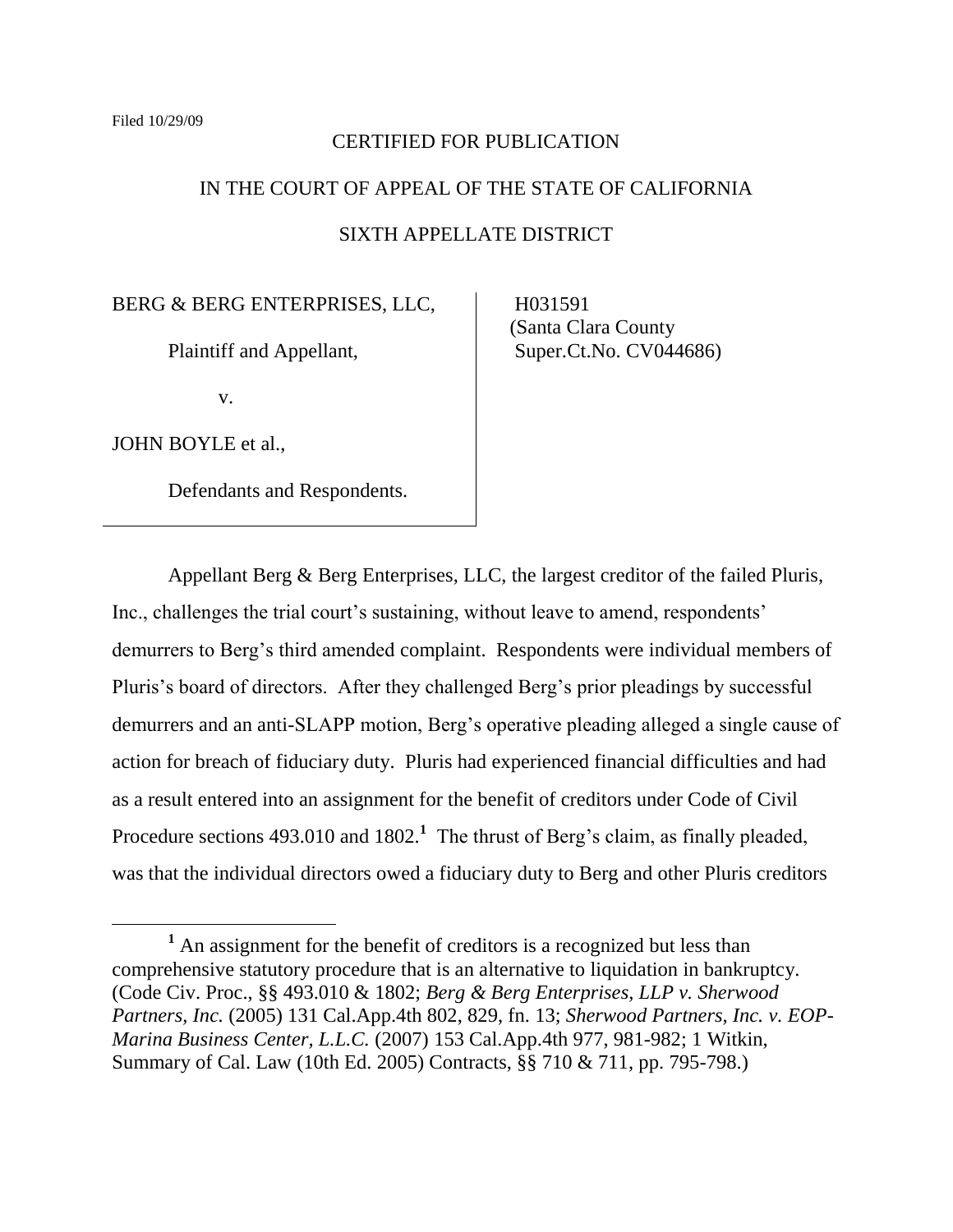on whose behalf Berg is purportedly proceeding. The duty allegedly arose when Pluris either became insolvent or entered into the "zone of insolvency" at some point before the assignment. The directors allegedly breached that duty by electing to make the assignment, thereby extinguishing Berg's plan to use the corporation's alleged \$50 million of net operating losses through a chapter 11 bankruptcy reorganization that, according to Berg, would have benefitted it and the other creditors by deriving value from the losses. Berg alleged that the directors had failed to conduct a reasonable investigation into its proposed plan before proceeding with the assignment and had they investigated, they would have seen that pursuing Berg"s bankruptcy plan was the only viable way to protect, and thereby satisfy their fiduciary duty to, Pluris's creditors.<sup>2</sup>

We conclude that Berg failed to plead a cognizable claim for breach of fiduciary duty against the individual directors. And even if a cognizable claim had been alleged, on the pleaded facts, the business judgment rule insulated the directors from personal liability on the alleged claims for breach of fiduciary duty as a matter of law. We accordingly affirm the judgment of dismissal.

<sup>&</sup>lt;sup>2</sup> In a previous separate but related action, Berg also sued the assignee for the benefit of creditors, Sherwood Partners, Inc., and its counsel, SulmeyerKupetz, alleging, among other claims, an attorney-client conspiracy to deplete Pluris's assets by generating and paying from them unconscionable attorney fees. Concluding that Berg had failed to plead a viable conspiracy claim against a party and its lawyers and further that the assignee's counsel owed no independent fiduciary duty to Pluris's creditors, we rejected Berg"s claims in *Berg & Berg Enterprises, LLC v. Sherwood Partners, Inc., supra,* 131 Cal.App.4th 802. On remand, the case apparently settled with Sherwood assigning whatever claims it had against the individual Pluris directors to Berg, or so Berg alleged below. We express no opinion on the validity of any such assignment and we need not do so in light of our opinion.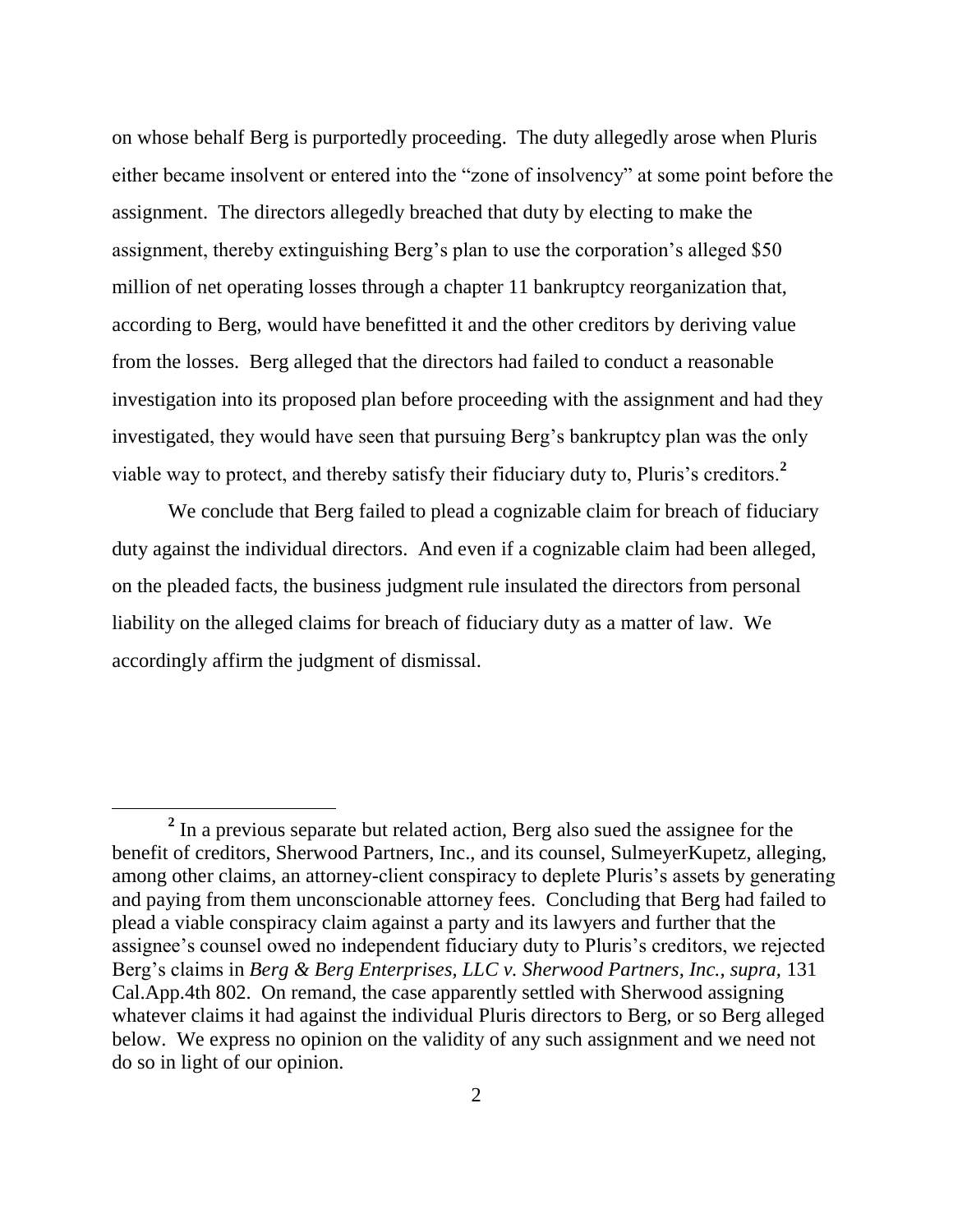#### STATEMENT OF THE CASE

### I. *Prior Pleadings and the Trial Court's Rulings on Challenges Thereto***<sup>3</sup>**

Berg's initial complaint, on which it proceeded directly on its sole behalf (as opposed to derivatively), named as defendants the respondents here—John Boyle, David Britts, Tony Daffer, Barry Eggers, Diana Everett, John Gerdelman, Cliff Higgerson, Joseph Kennedy, and Bob Williams—all members of Pluris"s board of directors at some point. The pleading alleged a single cause of action for breach of fiduciary duty. Underlying the claim was the allegation that at all relevant times, Pluris was operating "in a zone of insolvency" during which its board of directors owed its creditors a fiduciary duty. This alleged duty included "the obligation not just to protect the assets of PLURIS but to affirmatively examine a range of possible courses of action to maximize the value of its remaining assets, not merely to take the course of action most expedient to [the individual directors] and make an Assignment [for the benefit of creditors]." This duty was alleged to have been primarily breached by the directors having "fail[ed] to explore whether BERG's proposed reorganization [in bankruptcy] would or might have yielded greater assets [than the assignment] for [Pluris's] creditors."

The pleading also alleged as background that some six months before the assignment for the benefit of creditors in July 2002, Pluris and a Berg-related entity had entered into a settlement that liquidated and partially secured what came to be Berg"s claim by assignment, and allowed Pluris to seek additional outside financing. In conjunction with the settlement, Berg"s principal, Carl Berg, allegedly informed the Pluris directors that if the financing effort failed, Berg "would want to explore ways to

**<sup>3</sup>** While only the third amended complaint as the operative pleading is directly relevant to our review of the judgment, we briefly discuss the pleading history as certain prior allegations and court rulings bear on the issues pertinent to that review. We more thoroughly relay the pleaded background facts in conjunction with our discussion of the third amended complaint.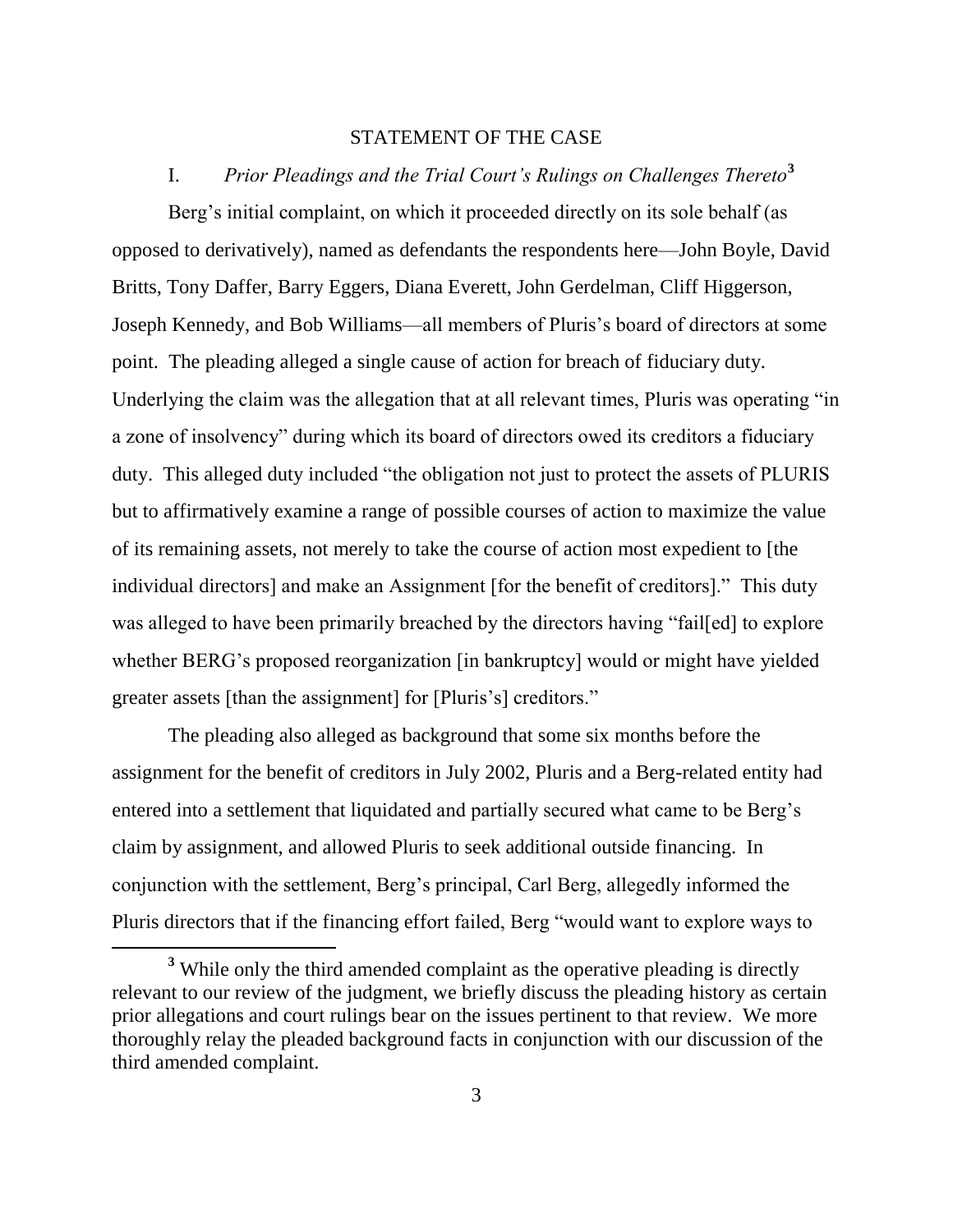derive value from PLURIS beyond the obvious hard and soft assets, including the possibility of obtaining value from the millions of dollars in net operating losses . . . PLURIS ha[d] accumulated. To obtain that value, PLURIS would need to be reorganized under the bankruptcy laws."**<sup>4</sup>** The pleading further alleged that it was not until after the assignment—during the course of later involuntary bankruptcy proceedings initiated by Berg and two other creditors—that Carl Berg offered the details of his plan to use the company"s net operating losses. These details included that through a bankruptcy reorganization: (1) Berg would make a \$150,000 cash contribution to Pluris for the benefit of its unsecured creditors; (2) Berg would reduce the unsecured portion of its claim by \$1.5 million in consideration for 100 percent of the stock in the reorganized entity plus the assignment of all claims or causes of action that Pluris had the right to pursue; and (3) Berg would further reduce its unsecured claim by \$2.5 million in consideration for all of Pluris"s non-cash assets, including its intellectual property, software, and inventory. All told, the pleading alleged, these plan details would result in the reduction of Berg"s unsecured claim by \$4 million plus its infusion of \$150,000 for the benefit of other unsecured creditors. The import of these background allegations of the initial complaint as relevant here was that they alleged that it was only *after* the assignment for the benefit of creditors had been made and "during" later involuntary bankruptcy proceedings that Berg provided the details of its plan to use Pluris"s net operating losses.

Apparently before any responsive pleadings were filed, Berg filed a first amended complaint. The new pleading restated the breach-of-fiduciary-duty claim and added two

<sup>&</sup>lt;sup>4</sup> As observed by defendant Boyle at oral argument, Berg references no authority for the proposition that Pluris was required to proceed in bankruptcy in order to use the net operating losses in the manner proposed by Berg because it could not do so through an assignment for the benefit of creditors. For our purposes, we accept as true Berg"s allegation that a bankruptcy proceeding was required in order to implement its plan.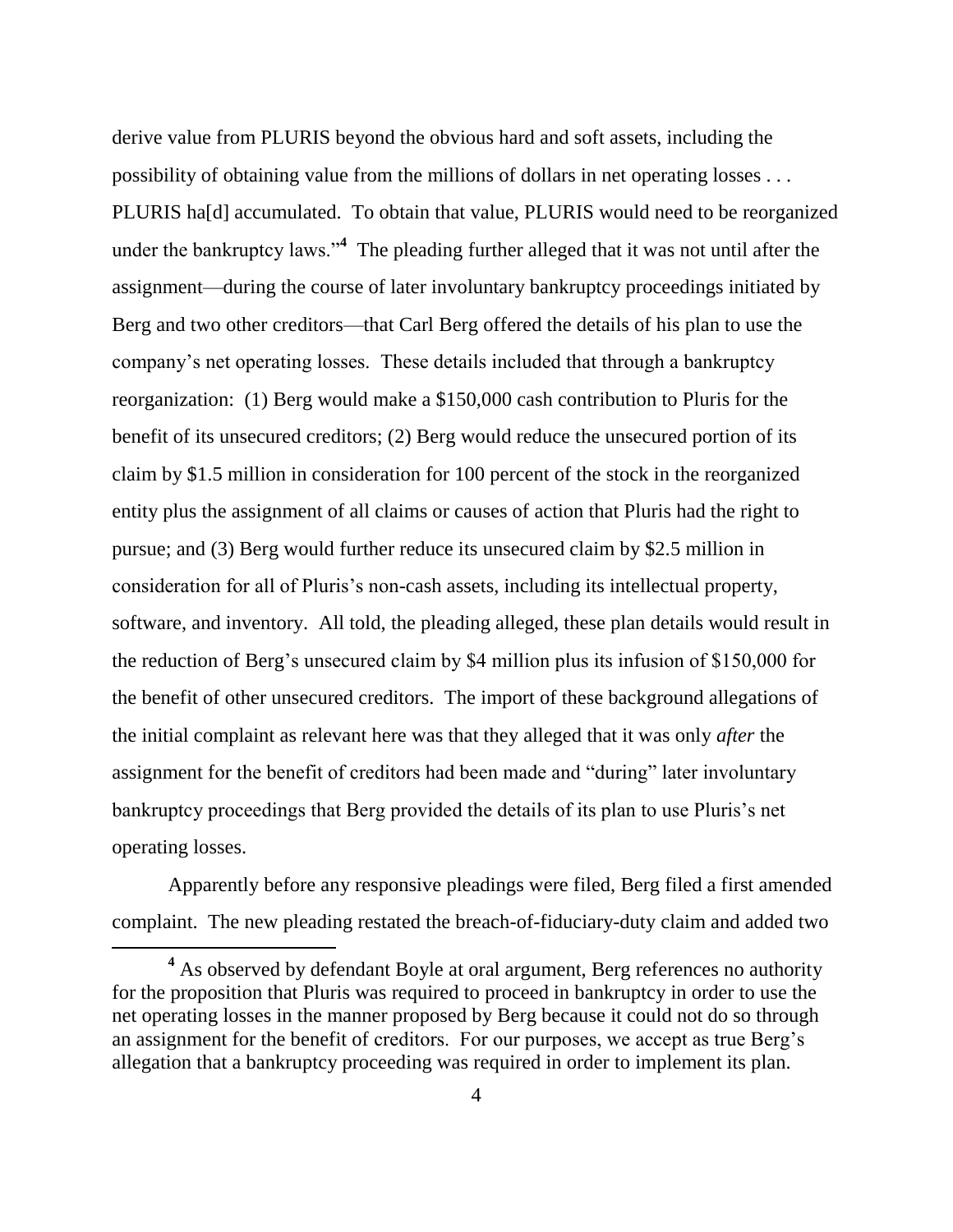causes of action for fraudulent and negligent misrepresentation, respectively. It reiterated that before the assignment, Berg had only generally informed Pluris"s directors of his desire to explore the use of Pluris's net operating losses through a petition in bankruptcy if Pluris"s outside financing efforts failed and that it was only later, during involuntary bankruptcy proceedings, that Berg provided the details of this plan.

Defendant John Boyle demurred to the amended pleading on various grounds. The other directors likewise demurred and some filed an anti-SLAPP motion (under Code Civ. Proc., § 425.16) to the new misrepresentation causes of action, which the other defendants joined. In the face of the anti-SLAPP motion, Berg voluntarily dismissed its two misrepresentation causes of action leaving only its claim for breach of fiduciary duty as the target of the demurrers.**<sup>5</sup>** The court (Judge C. Randall Schneider) sustained the demurrers with leave to amend. The basis of the order was, in essence, lack of standing—Berg"s claim of injury was not unique to itself or to a particular class of creditors but rather incidental to injury that all of Pluris"s creditors might have suffered as a result of the assignment for the benefit of creditors. Therefore, the claim was not direct and particular to Berg but rather derivative and assertable only on behalf of all of Pluris"s creditors.**<sup>6</sup>** The court further noted that in light of its dispositive ruling, it need not

<sup>&</sup>lt;sup>5</sup> The court nevertheless concluded that the anti-SLAPP motion was well taken and later awarded defendants statutory attorney fees per this determination.

<sup>&</sup>lt;sup>6</sup> "An action is derivative, that is, in the corporate right, ' "if the gravamen of the complaint is injury to the corporation, or to the whole body of its stock and property without any severance or distribution among individual holders, or it seeks to recover assets for the corporation or to prevent the dissipation of its assets." (*Jones* [*v. H.F. Ahmanson & Co.* (1969) 1 Cal.3d 93, 106].)" (*Everest Investors 8 v. McNeil Partners* (2003) 114 Cal.App.4th 411, 425.) On the other hand, a creditor"s individual or direct claim is one for which the creditor does not seek to recover on behalf of the corporation for injury done to it. The injury need not be different from that suffered by a class of shareholders or be unique to the plaintiff and it still may affect a substantial number of shareholders or in this case, creditors. But the direct claim is simply one that reflects an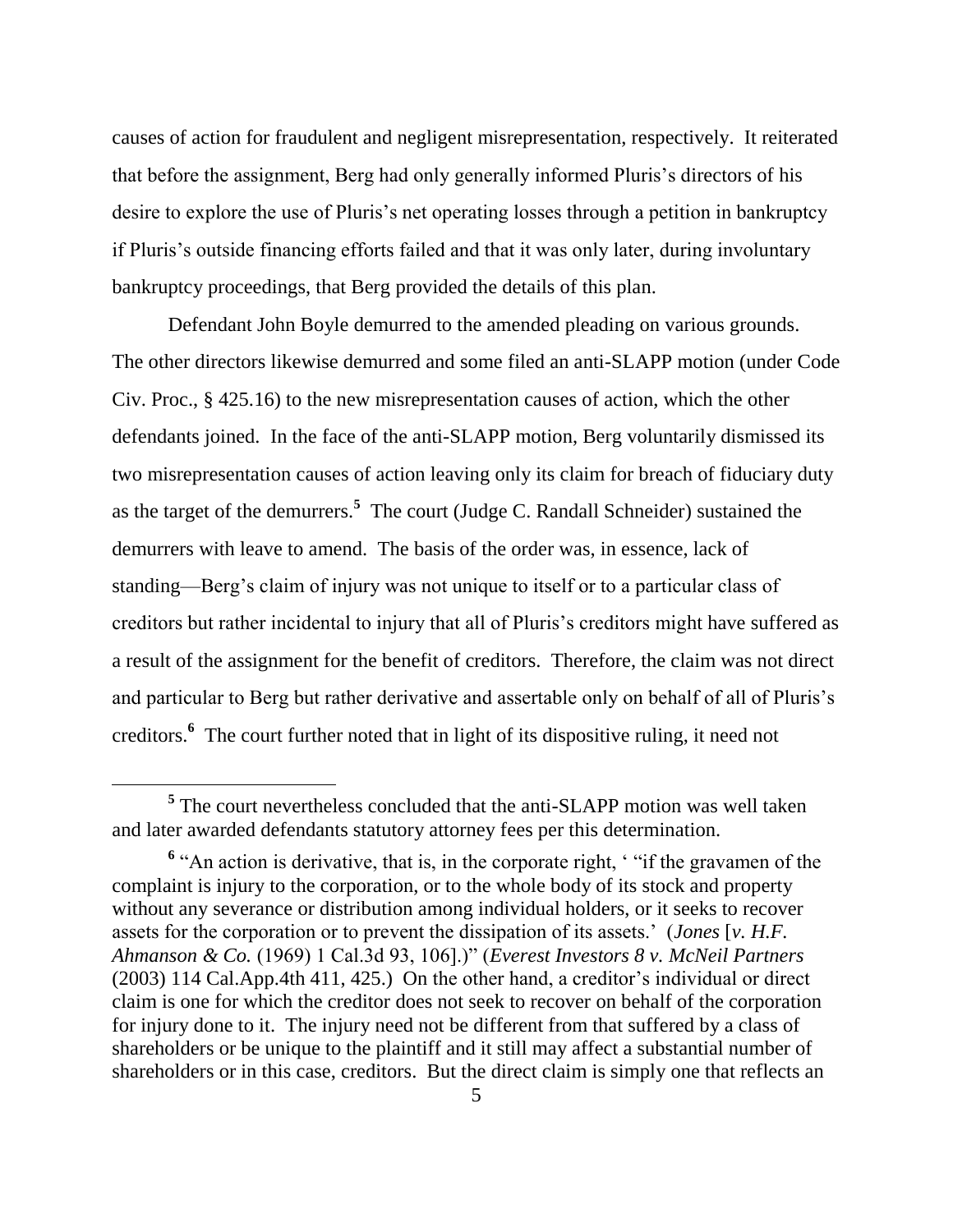directly address another ground raised by demurrer—that the Pluris directors were insulated from liability by the business judgment rule. But, "for the guidance of the parties," the court nevertheless observed that particular allegations of the first amended complaint appeared "sufficient to rebut the business judgment presumption."

Berg filed a second amended complaint, this time on "behalf of [itself] and all other Pluris, Inc. creditors," consistently with the court"s prior ruling. The new pleading in substance restated the allegations of Berg"s previously asserted breach-of-fiduciaryduty claim, including that before the assignment for the benefit of creditors, Berg had informed Pluris of its desire to explore use of Pluris's net operating losses through bankruptcy in the event Pluris could not obtain outside financing but after the assignment and during later involuntary bankruptcy proceedings, Berg provided details of this plan.

The directors demurred to Berg's second amended complaint on numerous grounds. The court (Judge Neal A. Cabrinha) determined that while the pleading could be "reasonably be interpreted as alleging a creditors' claim under common law," Berg had failed to allege specific facts to rebut the business judgment rule—"affirmative allegations of facts which, if proven, would establish fraud, bad faith, overreaching, or an unreasonable failure to investigate material facts"—and thus had not stated a viable claim for breach of fiduciary duty. The court ruled that Berg"s allegations that the directors did not conduct a "reasonable inquiry into alternative methods of financing or alternative ways to derive additional value in Pluris for its creditors, but instead took the easiest path for themselves and assigned all of Pluris's assets to an assignee" did not establish "that [the] defendants acted with an improper motive and a conflict of interest. . . .  $[\P]$ ... [¶] At first blush, the allegation that defendants did not explore alternative avenues of

injury that is not incidental to an injury to the corporation as a whole. (*Id.* at. pp. 425- 428.)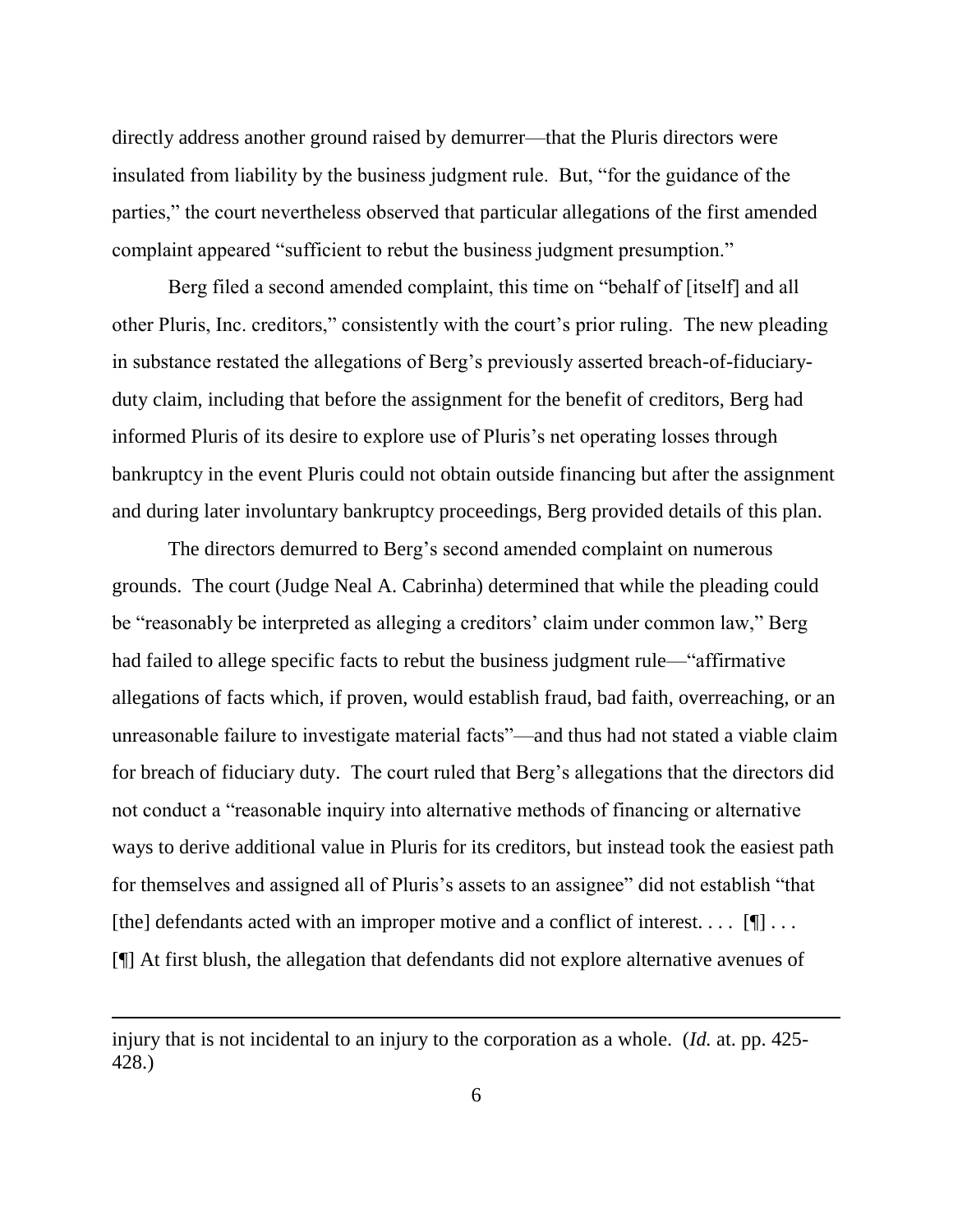financing or alternative ways to derive additional value in Pluris for its creditors pleads around the business judgment rule. However, it is not sufficient to generally allege the failure to conduct an active investigation without (1) alleging facts which would reasonably call for such an investigation, or (2) alleging facts which would have been discovered by a reasonable investigation and would have been material to the questioned exercise of business judgment. . . . [¶] . . . The Second Amended Complaint does not allege facts establishing the existence of any alternative methods of financing or means to increase the value of Pluris's assets for the benefit of creditors generally. As a result, it fails to establish a breach of fiduciary duty."

Thus, the court determined that because Berg had failed to plead specific facts to rebut the presumption of nonliability afforded by the business judgment rule, it had failed to adequately plead a cognizable claim for breach of fiduciary duty against the directors. As a result, the court sustained the demurrers with leave to amend.

#### II. *Berg's Third Amended Complaint*

 $\overline{a}$ 

This brings us to the operative pleading—Berg's third amended complaint.<sup>7</sup> In it, Berg, for itself and purportedly on behalf of all Pluris creditors, restated its single cause of action for breach of fiduciary duty against the Pluris directors.**<sup>8</sup>** The pleading alleged in conclusory fashion and without supporting facts that "[a]t least from January 2002, and continuing thereafter, PLURIS was either insolvent or operating within the "zone of insolvency." During this time, PLURIS"s Board of Directors and each director individually owed a fiduciary duty to act for the benefit of PLURIS"s creditors." That duty, as alleged, included "the obligation not just to protect the assets of PLURIS but to

**<sup>7</sup>** We include here only seemingly relevant facts alleged in the 17-page pleading containing a single cause of action.

**<sup>8</sup>** For the first time, Berg also named Pluris as a defendant but this is not relevant to the issues on appeal.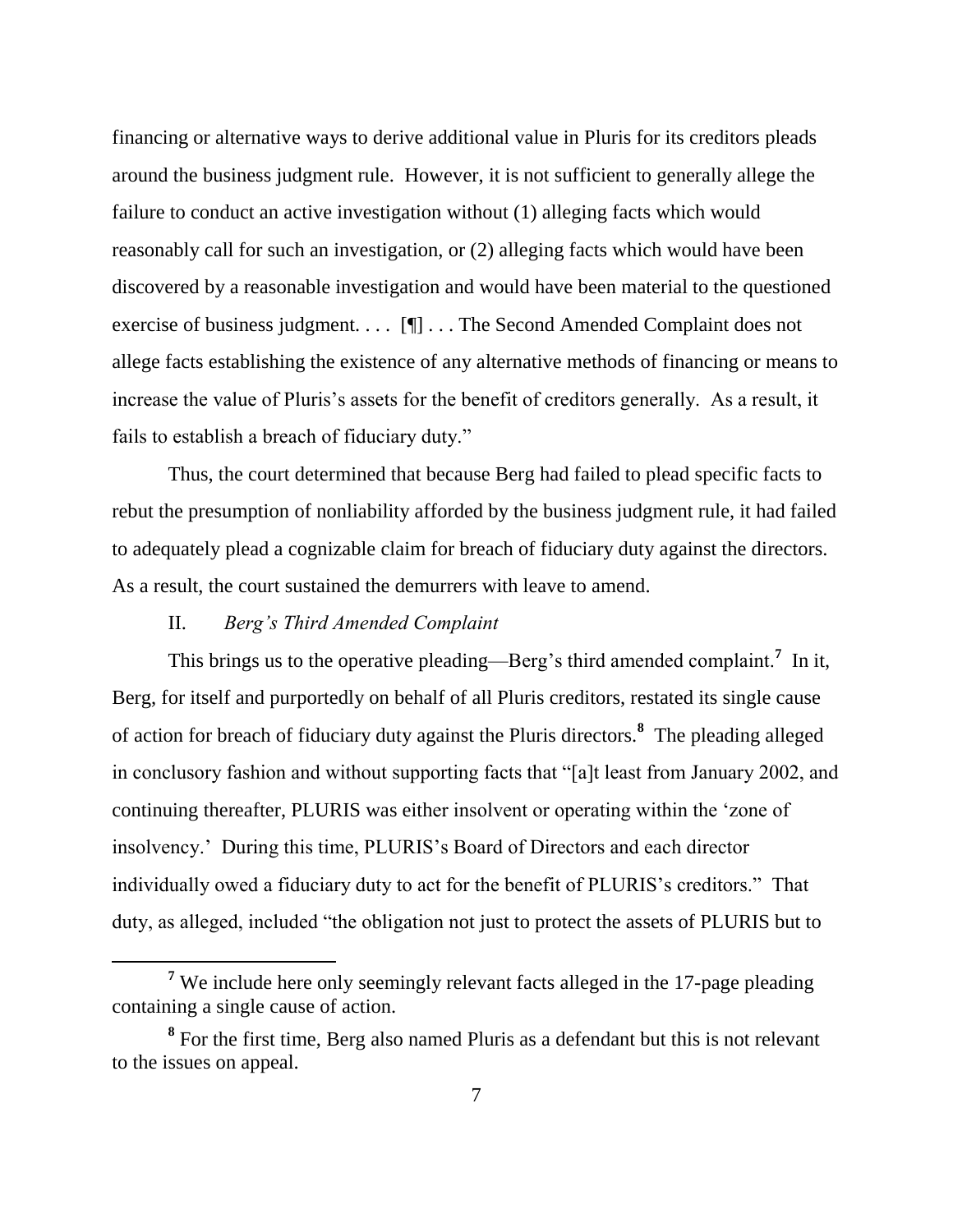affirmatively examine a range of possible courses of action to maximize the value of the remaining assets, not merely to take the course of action most expedient to [the directors] and make an Assignment."

As background, the pleading, like its superseded predecessors, went on to allege that in 2001, one of Pluris's creditors was a Berg-related entity that had entered into a lease with Pluris, which Pluris repudiated, resulting in litigation. That dispute was settled in February 2002 when Pluris informed Berg"s principal, Carl Berg, that it was attempting to obtain outside financing to continue operations and that settlement of Berg's claim was a condition to receiving that financing. In the course of these discussions, Carl Berg then informed Pluris, allegedly through its board of directors, that if its financing efforts failed, the Berg-related entity or its assignee "wanted to derive value" or "want[ed] to explore ways to derive additional value" from the \$50 million in net operating losses that Pluris had accumulated and that one of Berg"s plans for doing so required a reorganization of Pluris through federal bankruptcy laws.**<sup>9</sup>** The settlement between Pluris and the Berg-related entity liquidated and partially secured the claim, which was then assigned to Berg making it Pluris's largest creditor.

Pluris"s efforts to obtain outside financing did not result in its getting sufficient funds to continue operations as a result of which, on July 11, 2002, Pluris, through its board of directors, made an assignment for the benefit of creditors. According to Berg, in doing so, the directors "failed, refused or neglected to seek or to find any alternative

<sup>&</sup>lt;sup>9</sup> This is a bit different from prior pleadings, which had alleged that at this point in time, Berg had only expressed a general desire to "explore" ways to derive value from Pluris"s net operating losses, an allegation that is also included in the third amended complaint. As Berg"s counsel later explained, in order to "derive value" from Pluris"s net operating losses according to Berg"s plan, the corporation had to reorganize through a bankruptcy proceeding and allow Carl Berg "to put a skeleton staff together, run it for a period of time, and take advantage of the net operating losses." Just how this activity by Pluris as a separate business entity could inure to Berg"s benefit is not exactly clear.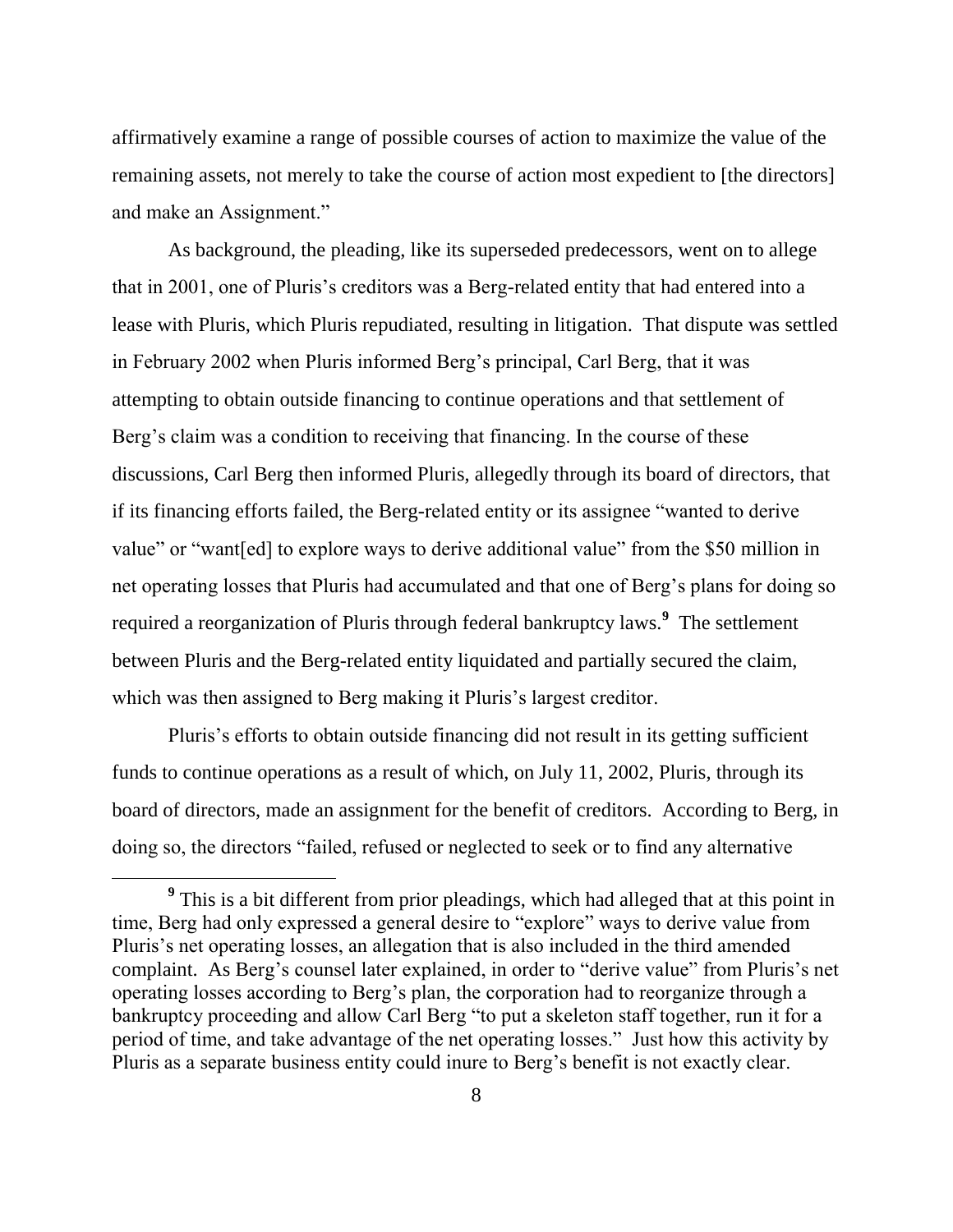financing or to make a reasonable inquiry into alternative financing even though they knew or reasonably should have known there were a number of potential sources available." The board also "failed to make any reasonable inquiry into alternative ways to derive additional value for the PLURIS creditors other than making an assignment for the benefit of creditors . . . despite the fact that [the directors] were specifically advised there were alternatives that might generate greater value. For example, [Carl] Berg [had] explained [that] if Pluris w[ere] unsuccessful [at obtaining sufficient outside financing], he intended to seek [to benefit from] the value of PLURIS"s \$50 million [in net operating losses through] a bankruptcy reorganization. Pursuant to the reorganization, there would [be] additional benefits to creditors such as [those] incorporated in the proposed Berg plan." These benefits included the same reduction of Berg"s unsecured claim and a cash contribution to the bankruptcy estate of \$150,000 for the benefit of other unsecured creditors that we noted from prior pleadings.<sup>10</sup> But, Berg further alleged, "[r]ather than exploring alternative forms of financing, including Berg's plans, ... the Directors took the easiest path for themselves, and made an assignment of all PLURIS"s assets to an assignee for the alleged benefit of creditors, and then "washed their hands" of the matter." Said yet another way, the directors, as shareholders, "[h]aving determined that their own investment in PLURIS essentially had no value, they looked no further and ignored their continuing duties to the PLURIS creditors by, among other things, refusing to examine alternatives which were specifically brought to their attention or to explore other options, all of which would have enhanced the value to the PLURIS creditors. Instead, they

**<sup>10</sup>** These were the plan details that prior pleadings had alleged were first proposed by Berg only later, during involuntary bankruptcy proceedings. The third amended complaint alleges, inconsistently with those prior pleadings, that during the involuntary bankruptcy proceedings, Carl Berg "*continued* to offer his plans for reorganization," as if the plan details, or some of them, had been previously put forth before the July 2002 assignment. (Italics added.)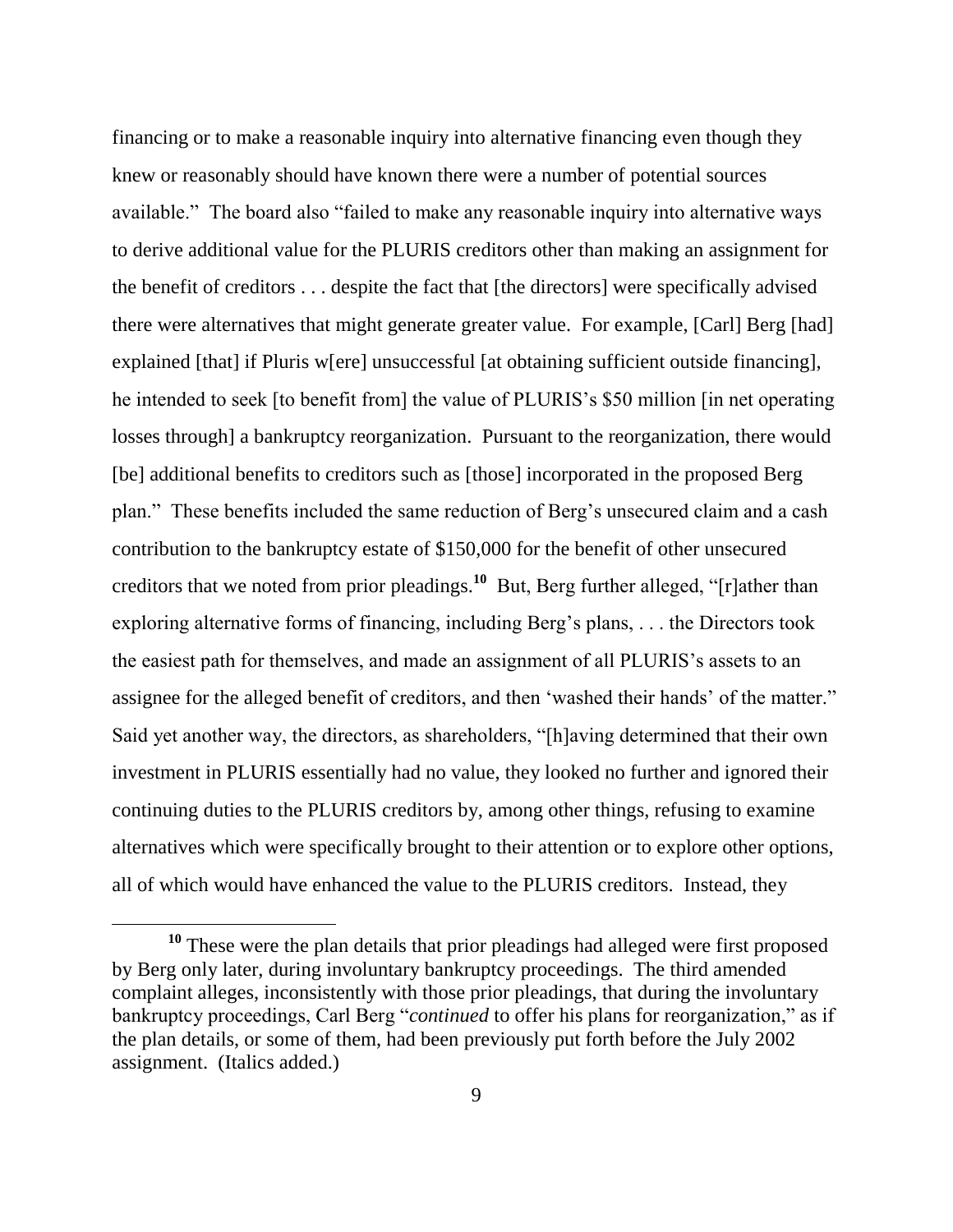assigned PLURIS"s assets to an assignee, and walked away." Berg still further alleged that the directors "did not explore and had no intention of exploring alternative avenues of financing or ways to maximize PLURIS"s assets, but instead chose to "cut their losses" " by the assignment "without any reasonable inquiry concerning other ways to protect the interests of Berg and the other creditors, despite that several possible alternatives had specifically been brought to their attention by Berg, and other possible alternatives might have been found with modest inquiry."

The pleading then alleged that from the date of the assignment in July 2002 until August 16, 2002, when Berg and two other Pluris creditors filed an involuntary petition in bankruptcy on its behalf, Berg "tried unsuccessfully to contact PLURIS"s BOARD OF DIRECTORS" and no member of the board contacted Berg "to explore . . . identifying alternative ways to achieve greater value in PLURIS. Nor did any [director] conduct [a] reasonable inquiry to determine how to protect or enhance the value of PLURIS [or how] to protect BERG"s interests, including an inquiry concerning BERG"s ability to use PLURIS"s [net operating losses]. [¶] . . . At no time between January 2002 and the Assignment . . . did PLURIS"s BOARD OF DIRECTORS ever examine means to increase the value of PLURIS"s assets for the benefit of creditors generally other than by making an Assignment . . . ."

In the penultimate allegations of the cause of action as relevant here, Berg pleaded that the directors had breached their fiduciary duties by selecting a course of action that was "easiest for them by ignoring alternatives specifically brought to their attention, including BERG"s proposed reorganization[,] and [by] failing to make any reasonable inquiry into other possible approaches that would or might have yielded greater assets for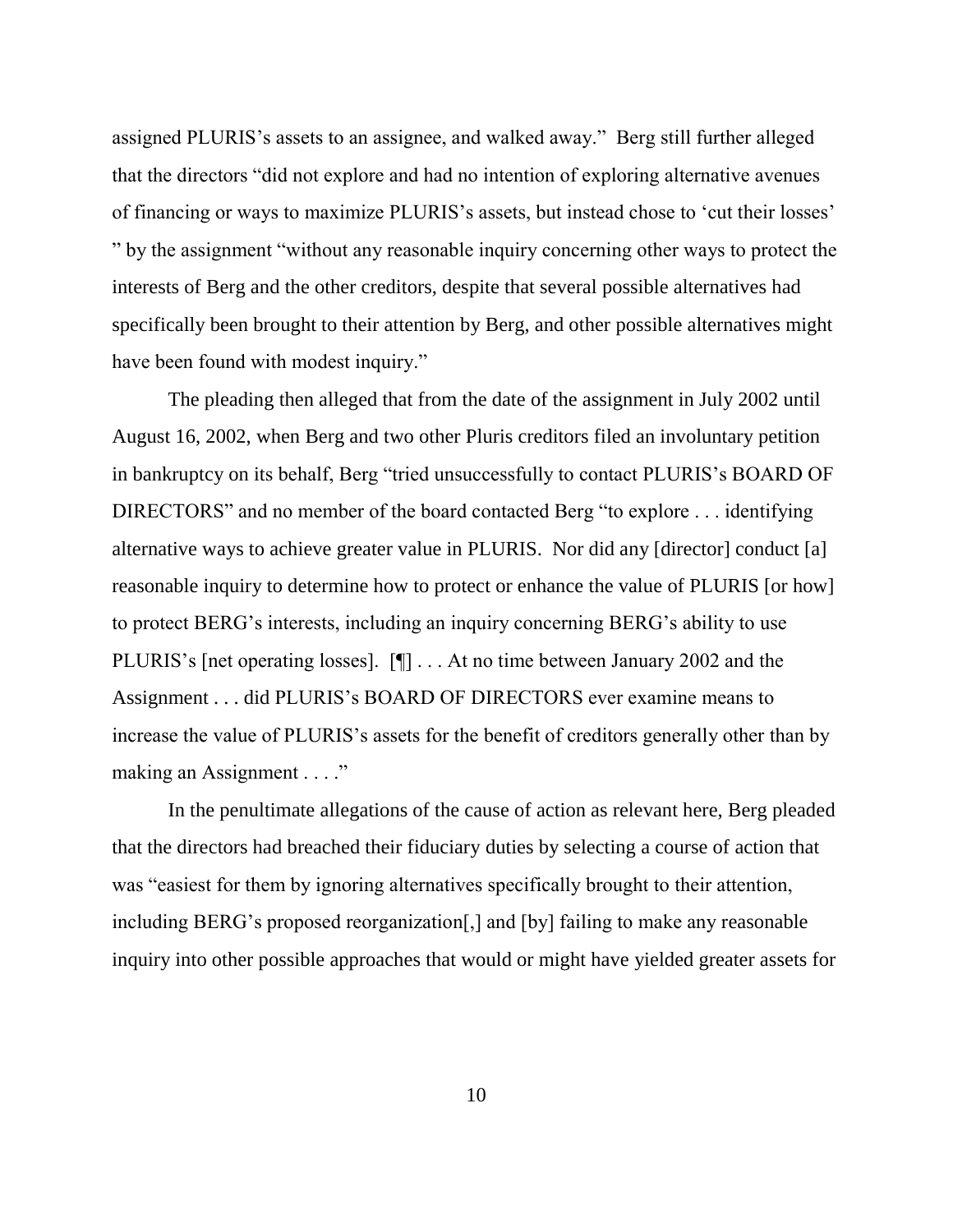the creditors;" and by failing "to explore BERG"s articulated plan to maximize the value of PLURIS"s [net operating losses for] the benefit [of] creditors." **11**

The pleading further alleged that "[o]n August 16, 2002, in order to protect their interests and the interests of other creditors, three of PLURIS"s creditors, including BERG, filed an involuntary petition for bankruptcy [under 11 U.S.C § 303] concerning PLURIS"s estate. During the bankruptcy proceeding, Berg continued to offer his plans for [Pluris's] reorganization."<sup>12</sup> In January 2003, at Sherwood, the assignee's, request, the bankruptcy court abstained from exercising jurisdiction under title 11 United States Code section 305, subdivision (a)(1) and dismissed the involuntary petition.**<sup>13</sup>**

The third amended complaint finally alleged that as a proximate result of the directors" breach of fiduciary duty, which Berg alleged to be willful, malicious, and oppressive so as to justify an award of punitive damages, Berg and the other Pluris creditors were damaged in a sum "in excess of \$50 million which includes, but is not limited to, the loss of use of PLURIS's [net operating losses]."

**<sup>11</sup>** Berg also pleaded as part of these allegations that the directors had breached their duty by prohibiting Berg from timely using or otherwise disposing of Pluris"s assets that secured its obligation to Berg, and, without reference to any specific facts, by "using the remaining PLURIS assets for themselves." But Berg did not pursue these particular allegations below and does not pursue them here. Any claim regarding them has accordingly been forfeited or waived.

**<sup>12</sup>** See footnote 10, *post*.

<sup>&</sup>lt;sup>13</sup> The primary bases of the court's order were that creditors and the debtor would be "better served" by a dismissal of the involuntary petition because Pluris, as a "nonoperating company" with "no employees, no ongoing business activities, no accounts receivables or any other source of revenue, and no customers" had already entered into an assignment for the benefit of creditors through which it was being liquidated, not reorganized, and because Carl Berg was not motivated to ensure a fair distribution to Pluris"s creditors but rather to gain "control of Pluris and its assets for his potential advantage," which the court viewed as "self serving."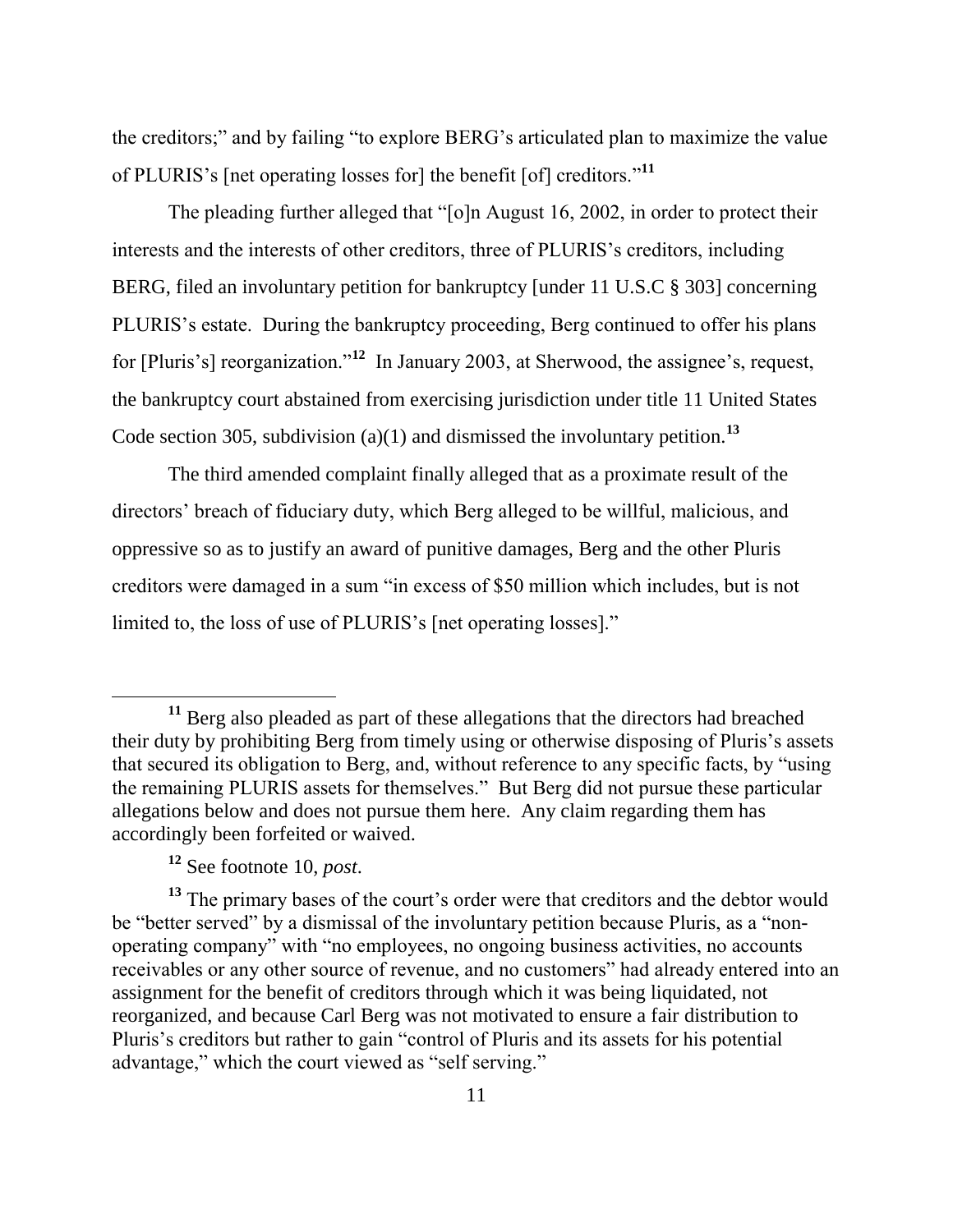#### III. *The Directors' Demurrers and the Trial Court's Ruling*

The directors all demurred to the third amended complaint for its failure to state facts sufficient to constitute a cause of action, reprising many arguments they had raised in previous pleading challenges. On December 21, 2006, the court (Judge Neal A. Cabrinha) issued its order sustaining the demurrers without leave to amend. The court"s rationale was that the third amended complaint failed to allege a viable claim for breach of fiduciary duty against the directors. The court relied on *CarrAmerica Realty Corp. v. nVIDIA Corp.*, No. 05-00428, 2006 U.S. Dist. LEXIS 75399 (N.D. Cal. Sept. 29, 2006) (*CarrAmerica*), a recent federal Northern District of California that had not been cited by the parties in their papers.

According to the court, *CarrAmerica* determined that California follows the " "trust fund doctrine" " with respect to duties owed by corporate directors to creditors that arise upon the corporation"s insolvency. The scope of this duty is to avoid " 'divert[ing], dissipat[ing] or unduly risk[ing] assets necessary to satisfy' " creditors' claims. The court observed that because this duty can be characterized as the obligation to avoid the squandering of an insolvent corporation"s assets, "recovery for breach of this fiduciary duty generally concerns cases [in which] the directors of an insolvent corporation improperly divert corporate assets. [Citations.] Although no California cases expressly limit the "fiduciary duty under the trust fund doctrine to the prohibition of selfdealing or the preferential treatment of creditors, the scope of the trust fund doctrine in California is reasonably limited to cases [in which] directors or officers have diverted, dissipated, or unduly risked the insolvent corporation's assets.' [Citation.]"

The court noted that the third amended complaint did not meet this standard as it did not allege that the Pluris directors "improperly assigned assets for their own interests, or assigned assets knowing the assignee would breach its fiduciary duty to the creditors." Instead, the pleading alleged only that the directors had failed "to explore a plan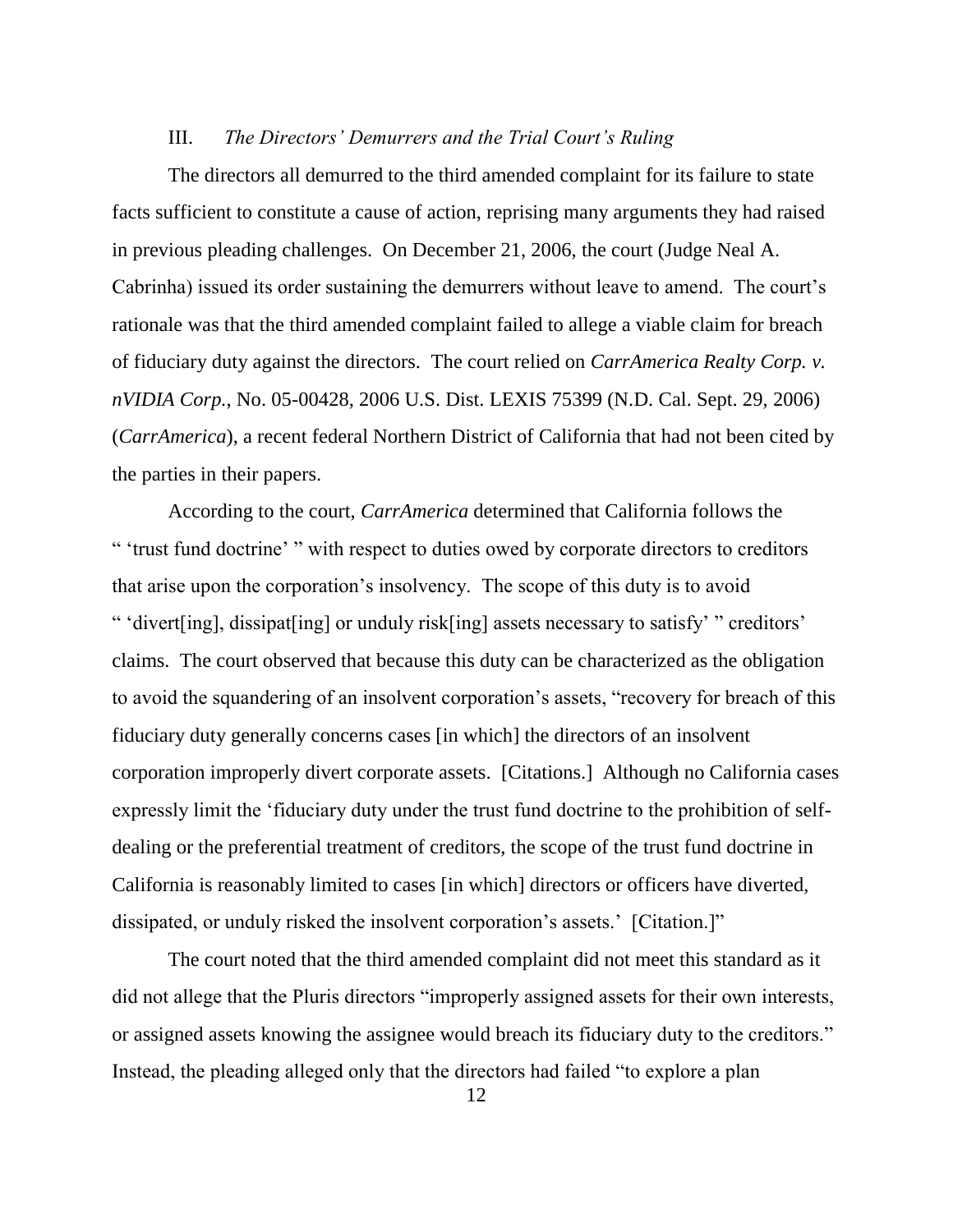suggested by [Berg] that may have made better use of the assets. . . . [Berg"s] allegations relating to the conduct of the assignee are irrelevant absent an allegation that the directors were aware that the assignee was unscrupulous or that the directors have an interest in the assignee." The court concluded that because Berg "cannot allege defendants breached their duty not to "divert, dissipate or unduly risk assets" by [having assigned] the assets for the benefit of [Pluris's] creditors, the demurrers are sustained without leave to amend."

Berg moved for reconsideration of the order under Code of Civil Procedure section 1008, citing *CarrAmerica* as new law and asserting that its claim was not based on the directors" failure to make the best use of Pluris"s assets as the court had concluded but rather on their having "knowingly squandered Pluris["s] largest asset"—its net operating losses. This breach of duty, it argued, fell squarely within the parameters of a permissible breach-of-fiduciary-duty claim as defined in *CarrAmerica—*the diversion, dissipation, or undue risking of assets*.* Moreover, Berg contended, it could plead additional facts to state such a claim as set out in the court's order, namely that the directors had used a "portion of [Pluris"s] remaining cash to pay preferred creditors (employee severance payments made days before the assignment)" and that after the assignment, Berg contacted the directors, "reminded them of his plan, complained about the unscrupulous acts of the assignee, and was ignored."

Over defendants' opposition, the court granted reconsideration of its prior order because the court had relied on *CarrAmerica*—a case not initially cited or briefed by the parties. Upon reconsideration, the court affirmed its prior order sustaining the demurrers to Berg"s third amended complaint without leave to amend.

Judgment of dismissal was entered on May 7, 2007 and Berg"s timely notice of appeal followed.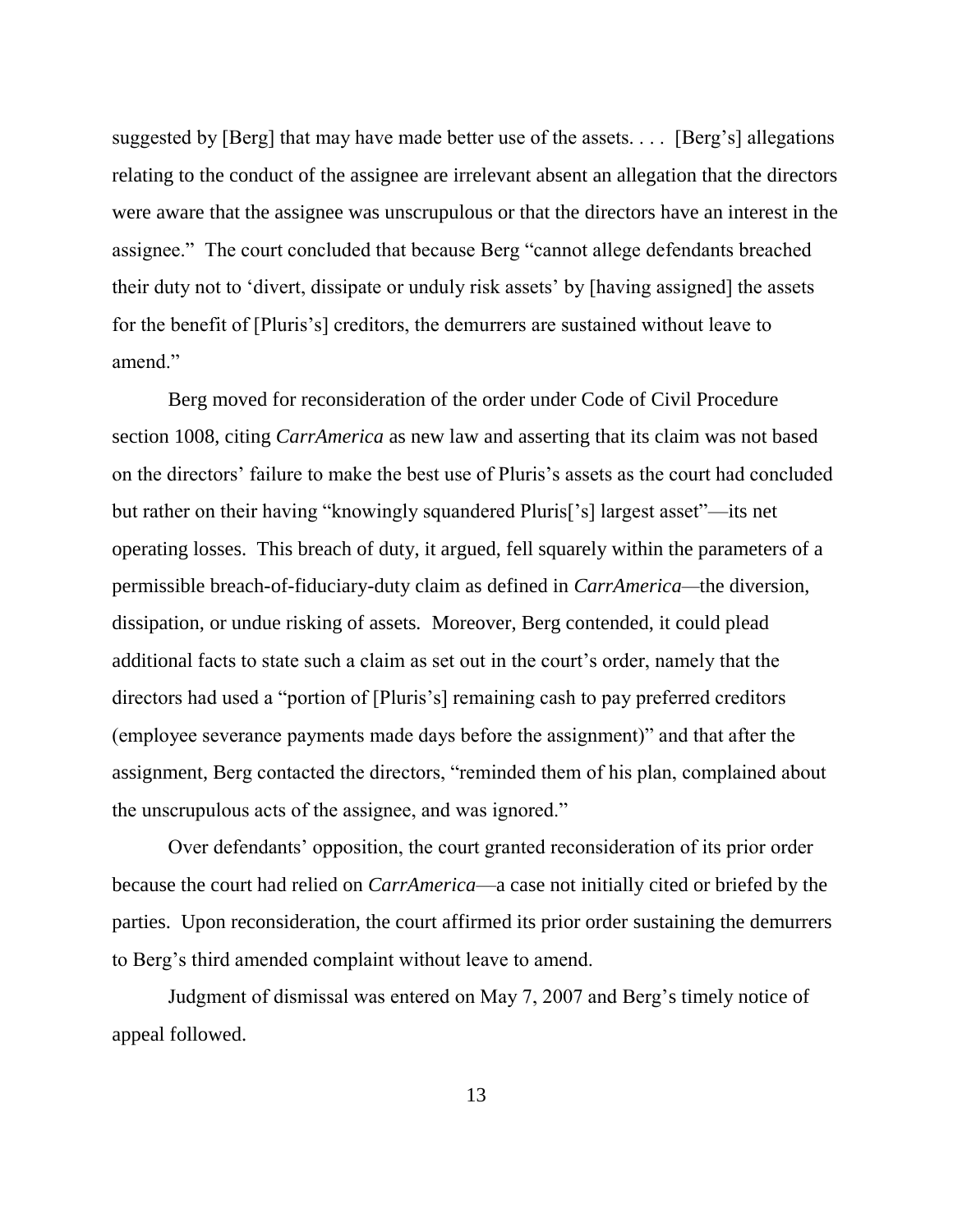#### DISCUSSION

#### I. *Berg's Contentions on Appeal and Standard of Review*

Berg's overarching contention on appeal is that the trial court erred in sustaining the demurrers to its third amended complaint because Berg had stated a viable claim for breach of fiduciary duty and had pleaded facts to rebut the business judgment rule. Its subsidiary contentions include that the court lacked the power to determine that a claim for breach of fiduciary duty against the directors had not been stated in light of prior demurrer rulings and that Berg should have been granted leave to file a fourth amended complaint.

"A demurrer tests the sufficiency of the complaint as a matter of law; as such, it raises only a question of law. [Citations.]" (*Osornio v. Weingarten* (2004) 124 Cal.App.4th 304, 316.) Thus, the standard of review on appeal is de novo. (*Cryolife, Inc. v. Superior Court* (2003) 110 Cal.App.4th 1145, 1152.) "In reviewing the sufficiency of a complaint against a general demurrer, we are guided by long-settled rules. "We treat the demurrer as admitting all material facts properly pleaded, but not contentions, deductions or conclusions of fact or law. [Citation.] We also consider matters which may be judicially noticed." [Citations.] Further, we give the complaint a reasonable interpretation, reading it as a whole and its parts in their context. [Citation.] When a demurrer is sustained, we determine whether the complaint states facts sufficient to constitute a cause of action. [Citation.]" (*Blank v. Kirwan* (1985) 39 Cal.3d 311, 318; see also *Evans v. City of Berkeley* (2006) 38 Cal.4th 1, 5; *SC Manufactured Homes, Inc. v. Liebert* (2008) 162 Cal.App.4th 68, 82.) Where, as here, a demurrer is to an amended complaint, we may consider the factual allegations of prior complaints, which a plaintiff may not discard or avoid by making " " "contradictory averments, in a superseding, amended pleading." " " (*People ex. rel. Gallegos v. Pacific Lumber Co.* (2008) 158 Cal.App.4th 950, 957.)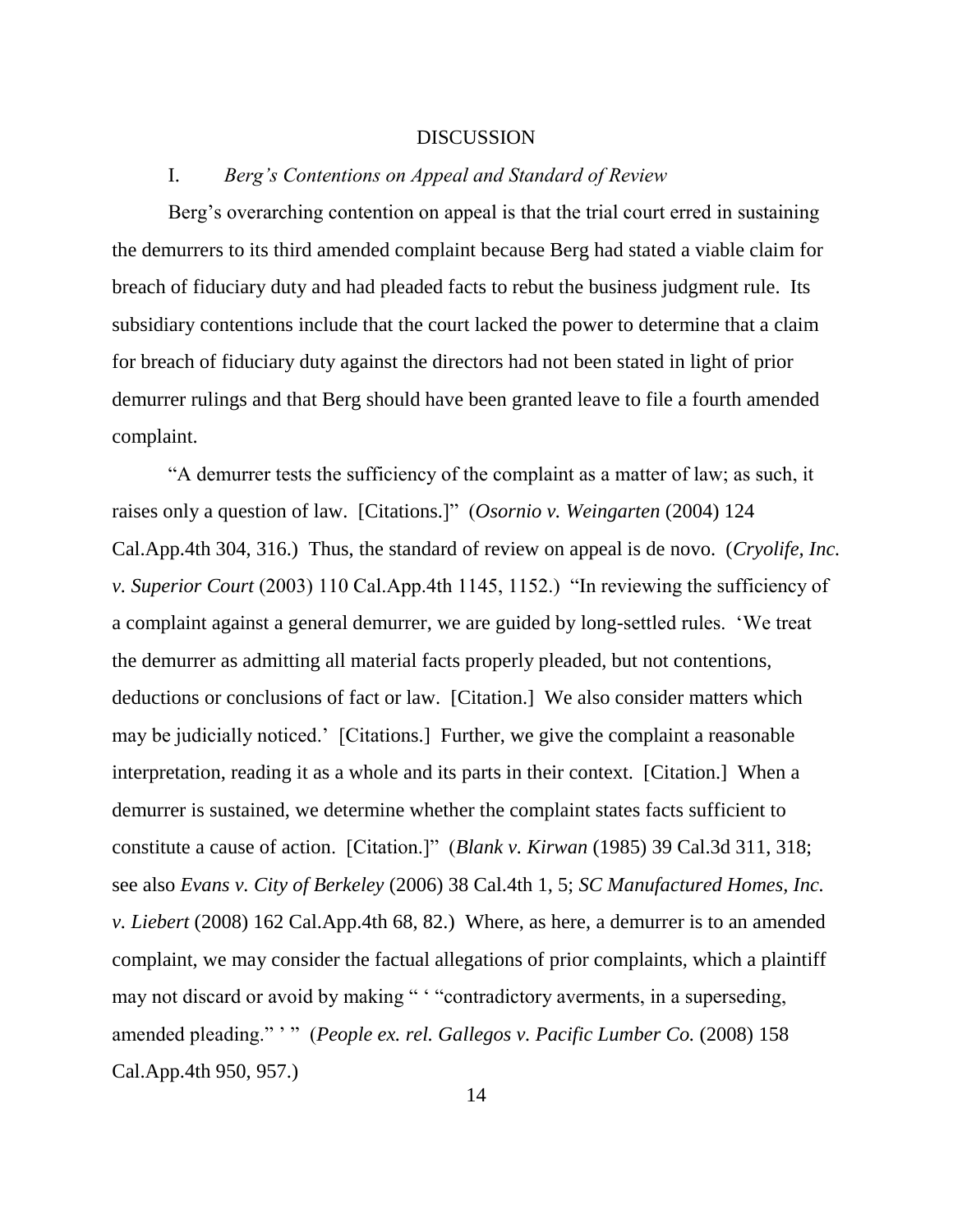"It is not the ordinary function of a demurrer to test the truth of the plaintiff"s allegations or the accuracy with which he describes the defendant"s conduct. A demurrer tests only the legal sufficiency of the pleading." (*Committee On Children's Television, Inc. v. General Foods Corp.* (1983) 35 Cal.3d 197, 213.) Thus, as noted, in considering the merits of a demurrer, "the facts alleged in the pleading are deemed to be true, however improbable they may be. [Citation.]" (*Del E. Webb Corp. v. Structural Materials Co.* (1981) 123 Cal.App.3d 593, 604; see also *Alcorn v. Anbro Engineering, Inc.* (1970) 2 Cal.3d 493, 496 [court reviewing propriety of ruling on demurrer not concerned with the "plaintiff"s ability to prove . . . allegations, or the possible difficulty of making such proof"].)

On appeal, we will affirm a "trial court's decision to sustain the demurrer [if it] was correct on any theory. [Citation.]" (*Kennedy v. Baxter Healthcare Corp.* (1996) 43 Cal.App.4th 799, 808, fn. omitted.) Accordingly, "we do not review the validity of the trial court"s reasoning but only the propriety of the ruling itself. [Citations.]" (*Orange Unified School Dist. v. Rancho Santiago Community College Dist.* (1997) 54 Cal.App.4th 750, 757.)

Where a demurrer is sustained without leave to amend, the reviewing court must determine whether there is a reasonable probability that the complaint could have been amended to cure the defect; if so, it will conclude that the trial court abused its discretion by denying the plaintiff leave to amend. (*Williams v. Housing Authority of City of Los Angeles* (2004) 121 Cal.App.4th 708, 719.) The plaintiff bears the burden of establishing that it could have amended the complaint to cure the defect. (*Campbell v. Regents of University of California* (2005) 35 Cal.4th 311, 320.)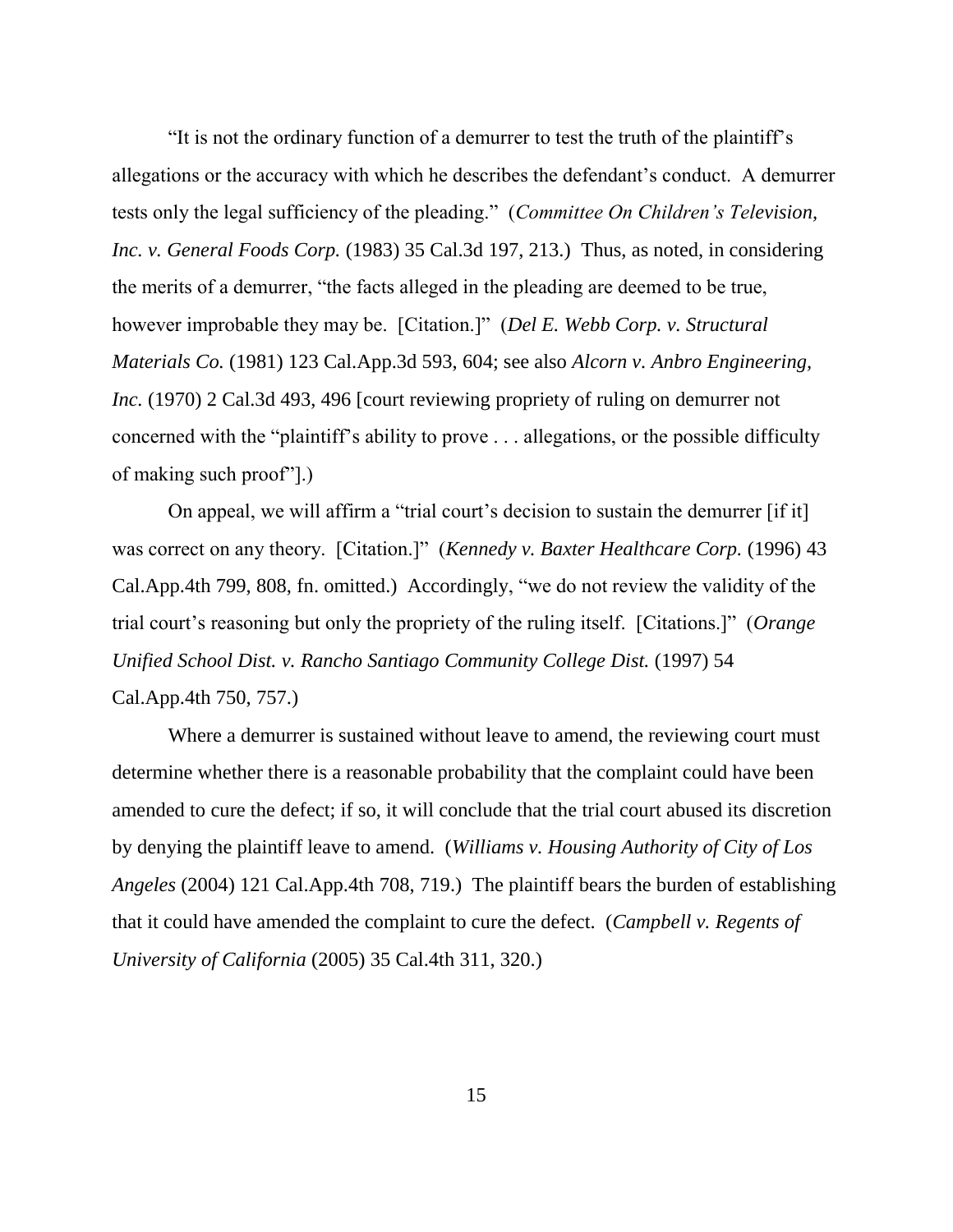II. *The Trial Court Was Free to Consider Whether Berg Had Stated Facts Sufficient to State a Cause of Action For Breach of Fiduciary Duty on Demurrer to the Third Amended Complaint*

As a preliminary matter, we dispense with Berg"s claim that because of prior rulings on demurrers to its superseded pleadings, the trial court lacked jurisdiction to consider whether the third amended complaint alleged a viable cause of action for breach of fiduciary duty. Citing *Bennett v. Suncloud* (1997) 56 Cal.App.4th 91 (*Bennett*), Berg contends that the jurisdictional components of Code of Civil Procedure section 1008, the statute governing motions for reconsideration of prior rulings and renewed motions,**<sup>14</sup>** precluded the court from considering the viability of the breach-of-fiduciary-duty claim and that the only ground open for consideration on demurrer to the third amended complaint was that the claim was barred by the business judgment rule. Berg is mistaken.

*Bennett* did hold that where a prior demurrer was sustained as to some causes of action but overruled as to others, a defendant may not demur again on the same grounds to those portions of an amended pleading as to which the prior demurrer was *overruled*. (*Bennett, supra*, 56 Cal.App.4th at pp. 96-97.) But here, there was only one cause of action and the prior demurrers to that cause of action were *sustained*—a critical difference. And *Bennett* also affirmed the principle that when a plaintiff files an amended pleading in response to an order sustaining a prior demurrer to a cause of action with leave to amend, the amended cause of action is treated as a new pleading and a defendant is free to respond to it by demurrer on any ground. (*Ibid*; *Clausing v. San Francisco Unified School Dist.* (1990) 221 Cal.App.3d 1224, 1232.) Accordingly, because defendants here demurred to the single cause of action of the new third amended

**<sup>14</sup>** These components are generally that an application for reconsideration of a prior ruling or a renewed motion must be made on new or different facts, circumstances, or law. (Code Civ. Proc., § 1008.)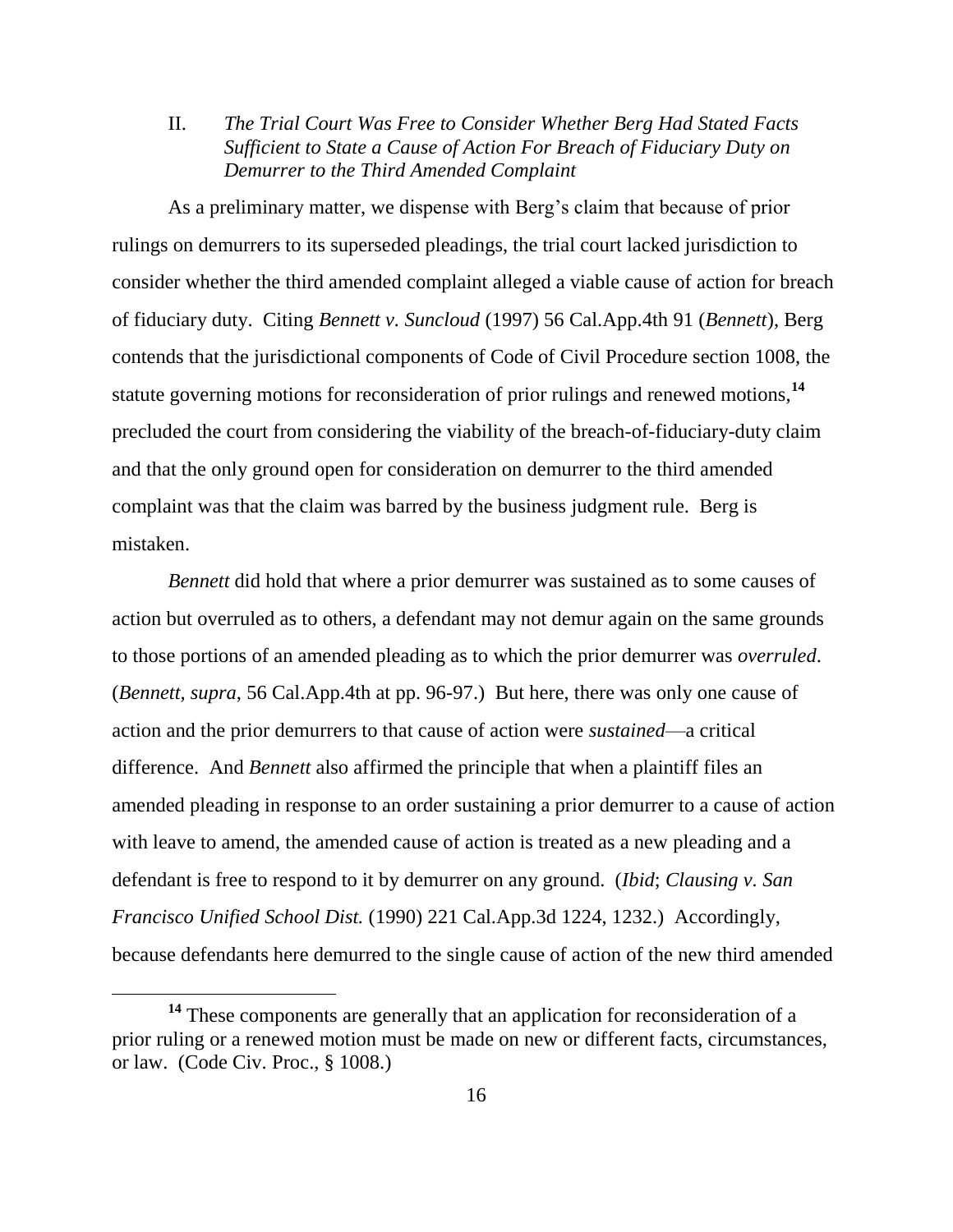complaint as to which no prior demurrer had been overruled, the restrictive provisions of Code of Civil Procedure section 1008 are inapplicable.**<sup>15</sup>**

It also bears noting that in spite of *Bennett*, we have previously concluded that a party is within its rights to successively demurrer to a cause of action in an amended pleading notwithstanding a prior unsuccessful demurrer to that same cause of action. (*Pavicich v. Santucci* (2000) 85 Cal.App.4th 382, 389.) Citing earlier case law, we so concluded on the rationale that the " "interests of all parties are advanced by avoiding a trial and reversal for a defect in pleadings. The objecting party is acting properly in raising the point at his first opportunity, by general demurrer. If the demurrer is erroneously overruled, he is acting properly in raising the point again, at his next opportunity. If the trial judge made the former ruling himself [or herself], he [or she] is not bound by it. [Citation.] And, if the demurrer was overruled by a different judge, the trial judge is equally free to reexamine the sufficiency of the pleading. [Citations.]" [Citation.]" (*Pacific States Enterprises, Inc. v. City of Coachella* (1993) 13 Cal.App.4th 1414, 1420, fn. 3.)**<sup>16</sup>**

<sup>&</sup>lt;sup>15</sup> We further observe that none of the court's prior rulings actually turned on a determination that Berg had stated a viable claim for breach of fiduciary duty. Its order on demurrer to the first amended complaint narrowly determined that Berg could not proceed with its claim directly but must do so derivatively. Its order sustaining the demurrers to the second amended complaint determined that a viable claim for breach of fiduciary duty had not been stated because on the face of the pleading, the business judgment rule barred the claim. In other words, the court did not separate the viability of the breach-of-fiduciary-duty claim from the presumption of the business judgment rule, concluding that a viable claim must plead facts to rebut the presumption.

**<sup>16</sup>** We have not had occasion to reassess this conclusion in light of *Le Francois v. Goel* (2005) 35 Cal.4th 1094, 1096-1097, which in essence clarified that parties requesting reconsideration of a ruling or filing a renewed motion must comply with Code of Civil Procedure section 1008.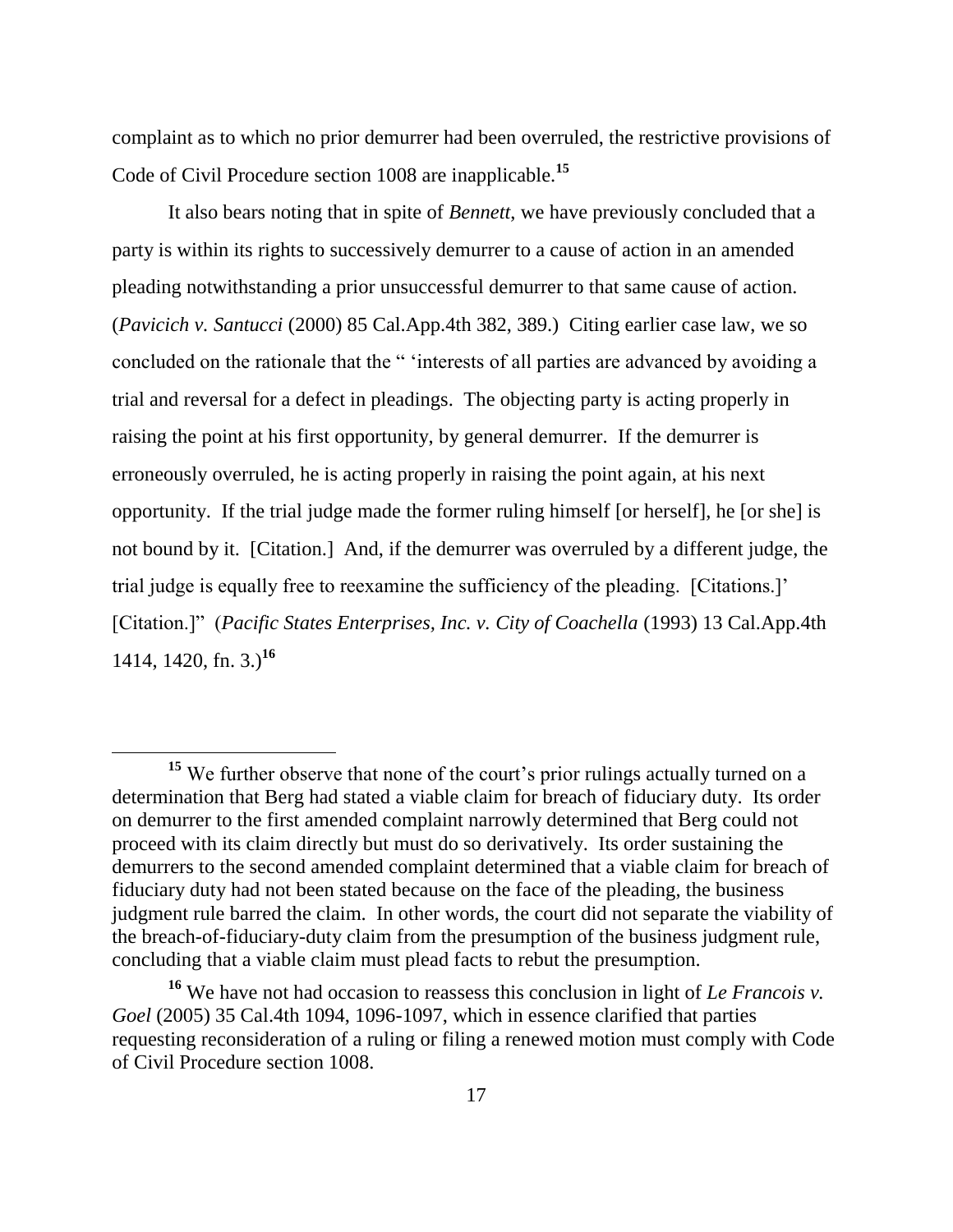Moreover, the role of this court entails review of the trial court's ruling, not its rationale. Thus, even if the trial court here were constrained by its prior rulings in its consideration of the grounds raised on demurrers to the third amended complaint, on review of the judgment, we are not so constrained and are free to render an opinion based on the correct rule of law. (*Bennett, supra*, 56 Cal.App.4th at p. 97.)

For all these reasons, we reject Berg"s contention that the trial court erred by disposing of the third amended complaint based on Berg"s failure to state a viable claim for breach of fiduciary duty and by not limiting its consideration of the pleading challenge to the bar of the business judgment rule.

## III. *The Demurrer to Berg's Third Amended Complaint Was Properly Sustained*

#### A. *The Question of a Duty Owed by Individual Directors to Creditors*

Berg contends that the individual members of Pluris's board of directors owed Berg, and all of Pluris's creditors, a paramount fiduciary duty. The alleged duty arose beginning at a point in time when Pluris entered into that ill-defined sphere known as the "zone of insolvency." Respondent directors appear to accept that they owed creditors a duty of due care upon Pluris's actual insolvency. We begin our analysis by focusing on the question whether the individual directors owed creditors a duty and if so, when the duty arose and its scope.

It is without dispute that in California, corporate directors owe a fiduciary duty to the corporation and its shareholders and now as set out by statute, must serve "in good faith, in a manner such director believes to be in the best interests of the corporation and its shareholders." (Corp. Code,  $\S 309$ , subd. (a).)<sup>17</sup> This duty—generally to act with

**<sup>17</sup>** Corporations Code section 309, subdivision (a) provides that "[a] director shall perform the duties of a director . . . in good faith, in a manner such director believes to be in the best interests of the corporation and its shareholders and with such care, including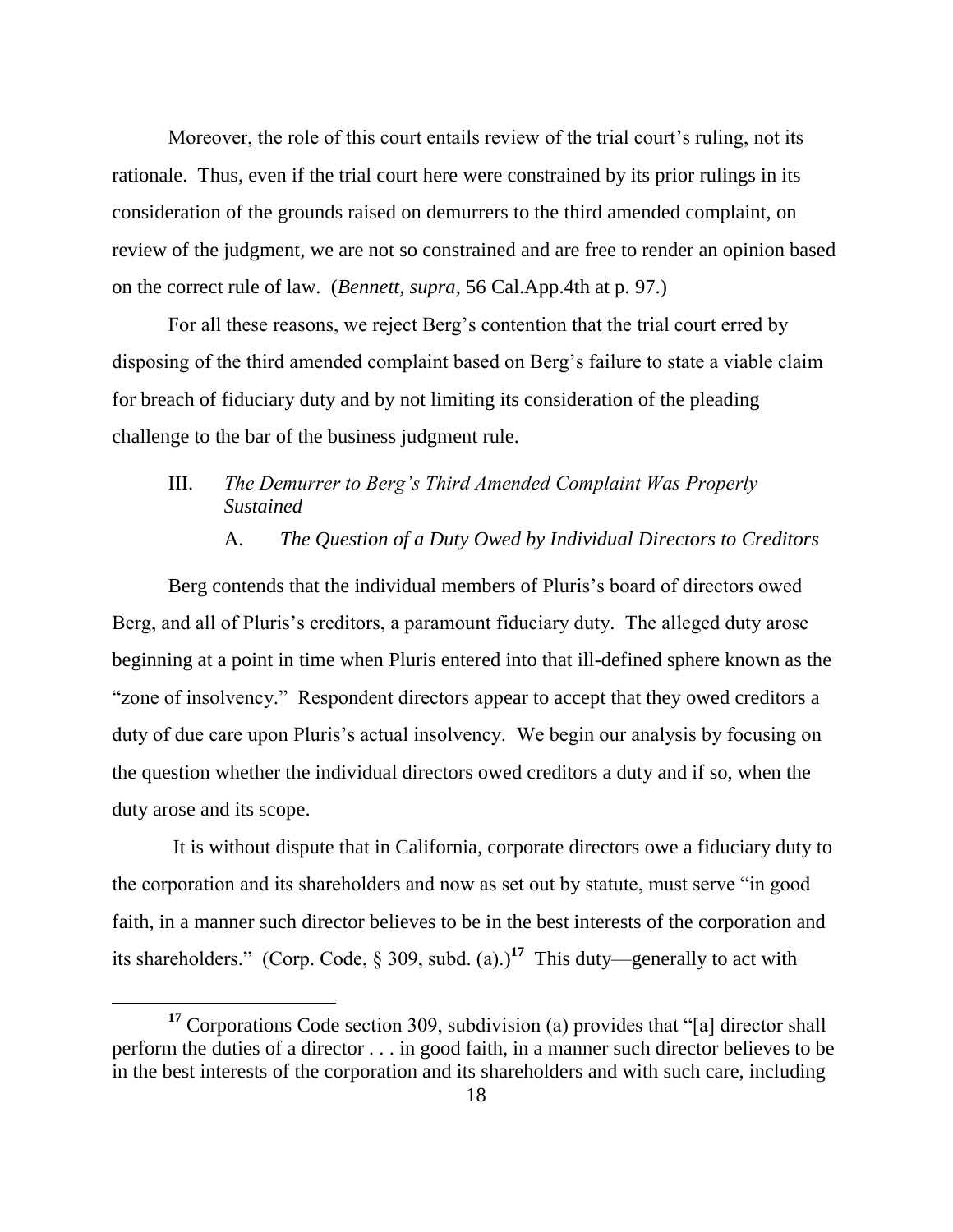honesty, loyalty, and good faith—derived from the common law. (*Lehman v. Superior Court* (2006) 145 Cal.App.4th 109, 120-121 [director's fiduciary duty is not liability created by statute]; *Jones v. H. F. Ahmanson & Co., supra,* 1 Cal.3d at pp. 106-110 [discussing common law development of directors' fiduciary duty]; C.f., *Pittelman v. Pearce* (1992) 6 Cal.App.4th 1436, 1446-1447 [corporate bondholders, unlike shareholders, not owed fiduciary duty; obligations owing are defined by contractual terms of bond].)

There is no analogous statutory authority in California establishing or recognizing that upon a corporation"s insolvency, or more vaguely when it enters into a "zone of insolvency," directors instead or also owe a duty to the corporation's creditors. And it is easy to see that especially when a corporation is in financial distress, the interests of the shareholders and the corporation itself may inherently collide with those of the creditors, making any respective duties owed by directors to each constituency potentially in conflict and making the scope of each respective duty elusive and difficult to ascertain.

The modern common-law notion that the individual directors of a financially distressed corporation operating in the zone of insolvency or even upon insolvency owe a duty of care to its creditors finds its genesis in *Credit Lyonnais Bank Nederland N.V. v. Pathe Communications Corp*., 1991 Del. Ch. Lexis 215, (Del. Ch. Dec. 30, 1991) (*Credit Lyonnais*), which arose out of the leveraged buyout of MGM and which laid the ground for the insolvency exception to the general rule that directors owe exclusive duties to the

reasonable inquiry, as an ordinarily prudent person in a like position would use under similar circumstances." A director "who performs the duties of a director in accordance with" this subdivision, as well as other subdivisions that permit reliance on information provided by others under certain circumstances not relevant here, "shall have no liability based upon any alleged failure to discharge the person's obligations as a director." (Corp. Code, § 309, subd. (c).) Accordingly, this section sets forth the standard of care owed by directors and accords directors immunity if they comply with that standard by codification of the common law business judgment rule, which we discuss *ante*.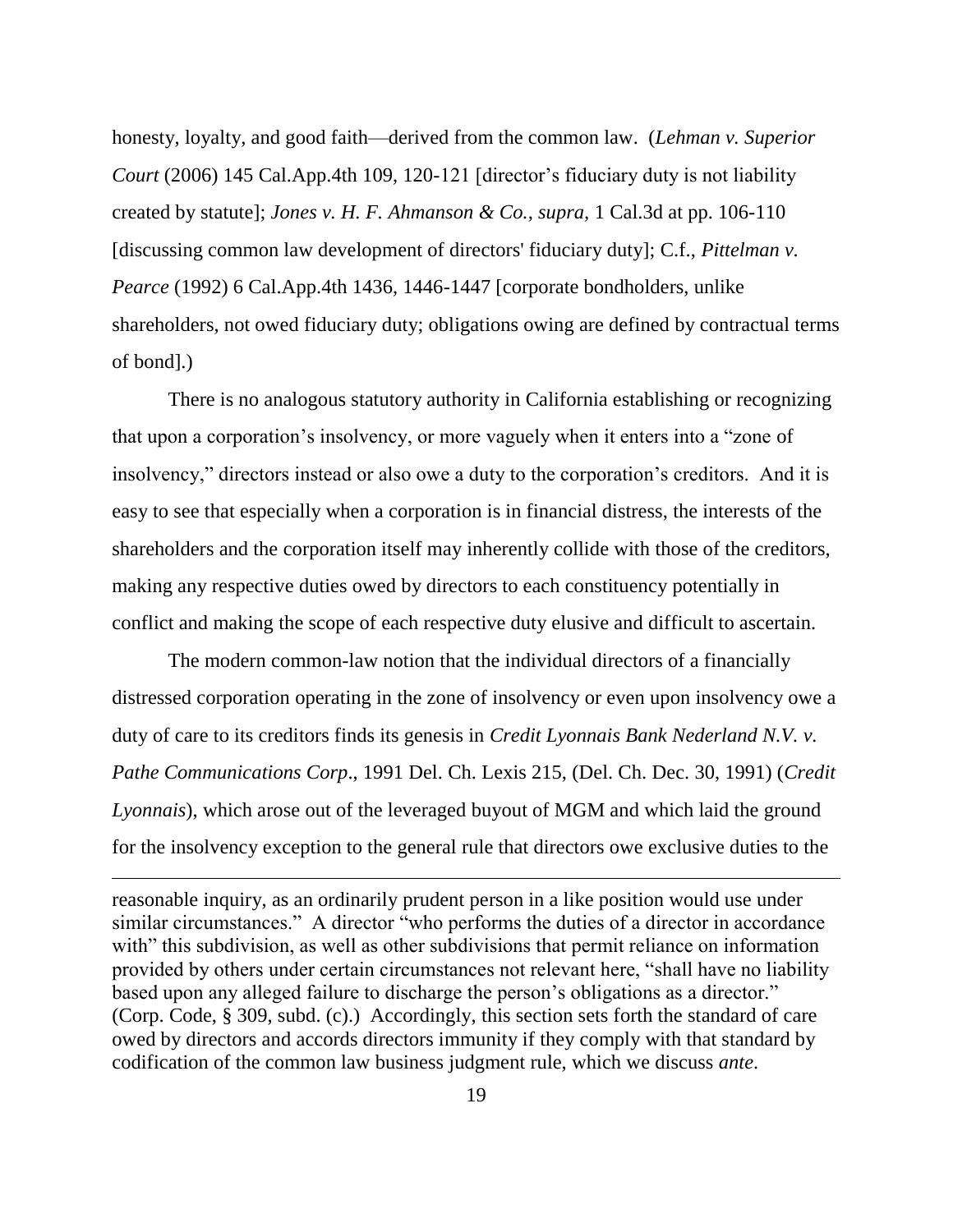corporation and its shareholders, but not to creditors. While the Delaware chancellor in *Credit Lyonnais* did not find a breach of any duty in that case, he did posit in a well known footnote that "[a]t least where a corporation is operating in the vicinity of insolvency, a board of directors is not merely the agent of the residue risk bearers, but owes its duty to the corporate enterprise," i.e., the "community of interests" of those involved with the corporation, including its creditors. (*Credit Lyonnais, supra*, 1991 Del. Ch. Lexis 215 at p.  $*34 \& 108$ , fn. 55.) The recognition of such a duty was seen to minimize the risk to creditors of directors' "opportunistic behavior" like the disposition of corporate property at "fire-sale prices" or unreasonable risk-taking with corporate assets for the sole benefit of shareholders. (*Id. a*t p. \*34.)

Subsequent federal and out-of-state decisions discussing *Credit Lyonnais* and grappling with the question and scope of a duty owed to creditors upon insolvency have underscored that when managing a corporation that is insolvent, directors must consider the best interests of the whole "corporate enterprise, encompassing all its constituent groups, without preference to any. That duty, therefore, requires directors to take creditor interests into account, but not necessarily to give those interests priority. In particular, it is not a duty to liquidate and pay creditors when the corporation is near insolvency, provided that in the directors" informed, good faith judgment there is an alternative. Rather, the scope of that duty to the corporate enterprise is "to exercise judgment in an informed, good faith effort to maximize the corporation"s long-term wealth creating capacity." " (*In re Ben Franklin Retail Stores, Inc.* (1998) 225 B.R. 646, 655 (*Ben Franklin*); see also, e.g., *Geyer v. Ingersoll Publications Co.* (1992) 621 A.2d 784, 789- 791; *In re Hechinger Inv. Co. of Delaware, Inc*. (2002) 274 B.R. 71, 89; *In re RSL Com Primecall, Inc*. (2003) 2003 Bankr. Lexis 1635, \*24**-**25; *Production Resources v. NCT Group* (2004) 863 A.2d 772, 787-803, overruled in part in *NACEPF v*. *Gheewalla* (2007) 930 A.2d 92, 103.)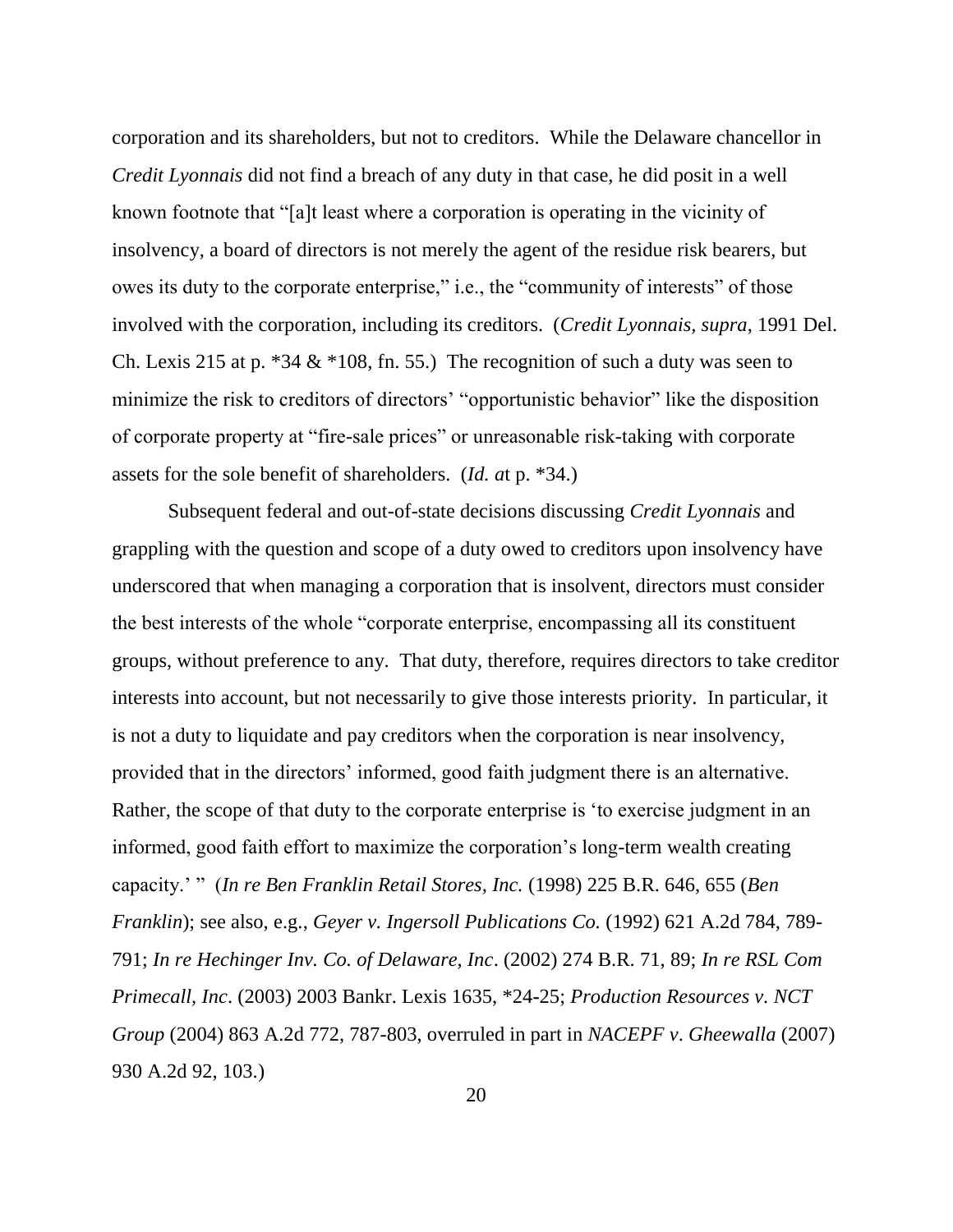As generally discussed by the court in *Ben Franklin*, the rationale for the general rule of no duty owed to creditors is that it is the shareholders who own a corporation, which is managed by the directors. In an economic sense, when a corporation is solvent, it is the shareholders who are the residual claimants of the corporation"s assets and who are the residual risk-bearers. As long as the corporation remains solvent, the business decisions made by management directly affect the shareholders" income; management accordingly owes fiduciary duties to those shareholders as well as to the corporation. The corporation's creditors, on the other hand, are free to protect their interests by contract. As long as the corporation is solvent, no matter how badly managed it might be, it is able to satisfy its contractual obligations to creditors who are therefore unaffected by management's business decisions. But when insolvency arises, the value of creditors' contract claims may be affected by management's business decisions in a way it was not before insolvency. At the same time, as long as insolvency persists, shareholder value is essentially worthless and shareholders no longer occupy the position of residual claimants. Because insolvency shifts the residual risk of management decisions from shareholders to creditors, at least some of the duties formerly owed by directors only to shareholders are owed also to creditors upon that circumstance, or so the theory goes. (*Ben Franklin, supra*, 225 B.R. at pp. 652-656; see also *In re Verestar, Inc.* (2006) 343 B.R. 444, 471-472.)**<sup>18</sup>**

**<sup>18</sup>** The establishment of a general duty owed by corporate directors to creditors has generated controversy and has not been without a steady stream of broad criticism from commentators. Their writings on the subject focus on matters such as the difficulty of perceiving insolvency, or worse, the zone of insolvency, which is when such duties arise, and the practical difficulties and inefficiencies inherent in directors managing conflicting duties owed to disparate interests, thereby diluting the continuing and historic duty owed by directors to shareholders. Some commentators have even called for the abolition of the duty to creditors. (See, e.g., Lin, *Shift of Fiduciary Duty Upon Corporate Insolvency: Proper Scope of Directors' Duty to Creditors* (1993) 46 Vand. L.Rev. 1485; Stilson, *Reexamining the Fiduciary Paradigm at Corporate Insolvency and Dissolution:*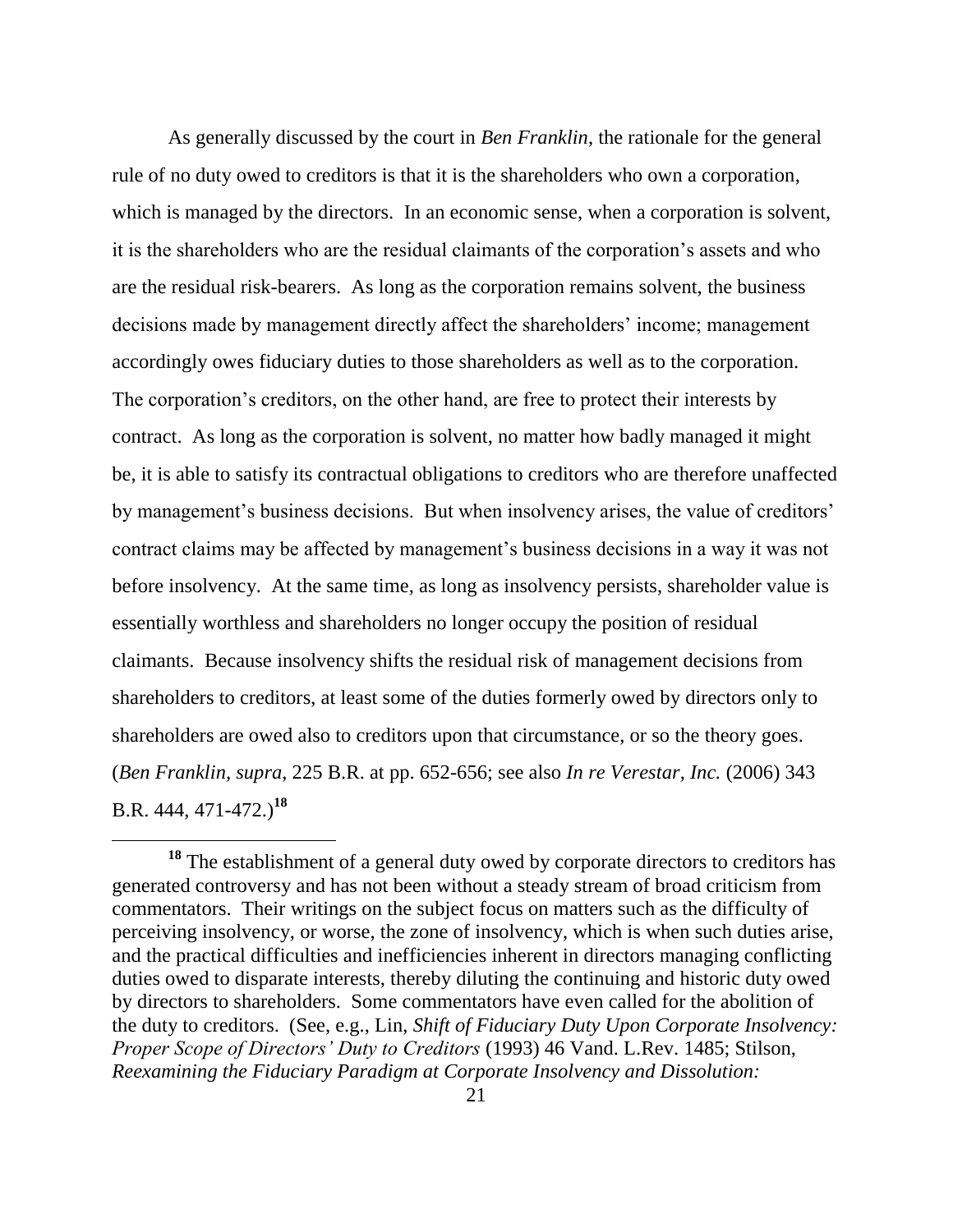There are apparently no published cases in California that rely on or post date *Credit Lyonnais* and determine, based on acceptance or rejection of its rationale, whether or not in this state, corporate insolvency triggers the existence of fiduciary duties of due care and loyalty owed by directors to creditors. But, as observed by federal cases, there are older California cases that, consistently with *Pepper v. Litton* (1939) 308 U.S. 295, 306-307,<sup>19</sup> apply the " 'trust fund doctrine' " where " 'all of the assets of a corporation, immediately upon becoming insolvent, become a trust fund for the benefit of all

*Defining Directors' Duties to Creditors* (1995) 20 Del. J. Corp. L. 1; Schwarz, *Rethinking a Corporation's Obligation to Creditors* (1996) 17 Cardozo L.Rev. 647; Lipson, *Directors' Duties to Creditors: Power Imbalance and the Financially Distressed Corporation* (2003) 50 UCLA L.Rev. 1189; Sahyan, *The Myth of the Zone of Insolvency: Production Resources Group v. NCT Group* (Fall, 2006) 3 Hastings Bus. L.J. 181; Bainbridge, *Much Ado About Little? Directors' Fiduciary Duties in the Vicinity of Insolvency* in 1 Journal of Business and Technology Law (2007) at p. 335; Westbrook, *Abolition of the Corporate Duty to Creditors* (2007) 107 Colum. L.Rev. 1321; Tung, *The New Death of Contract: Creeping Corporate Fiduciary Duties For Creditors* (2008) 57 Emory L.J. 809; McLaughlin, *The Uncertain Timing of Directors' Shifting Fiduciary Duties in the Zone of Insolvency: Using Altman's Z-Score to Synchronize the Watches of Courts, Directors, Creditors, and Shareholders* (Winter, 2008) 31 Hamline L.Rev. 145; See also, *NACEPF v*. *Gheewalla, supra,* 930 A.2d at p. 99, fn. 28 [listing many articles on the topic of duties owed to creditors on corporate insolvency].)

**<sup>19</sup>** *Pepper v. Litton* is a seminal United States Supreme Court case that established, among other things, that controlling shareholders, like directors, owe fiduciary duties that are "designed for the protection of the entire community of interests in the corporation creditors as well as stockholders." (*Pepper v. Litton, supra*, 308 U.S. at p. 307, fn omitted.) Transactions by such fiduciaries with the corporation therefore are rigorously scrutinized and must meet standards of good faith and inherent fairness from the view of the corporation and its interested constituencies, which include creditors. Such transactions must under all the relevant circumstances "carry the earmarks of an arm"s length bargain." (*Id.* at pp. 306-307, fn. omitted.) Transactions that fail to meet this standard may be set aside in a bankruptcy court under its equity powers. (*Ibid*.) The factual context of the case involved fraud and misconduct by the dominant shareholder amounting to self-dealing, none of which is even alleged here.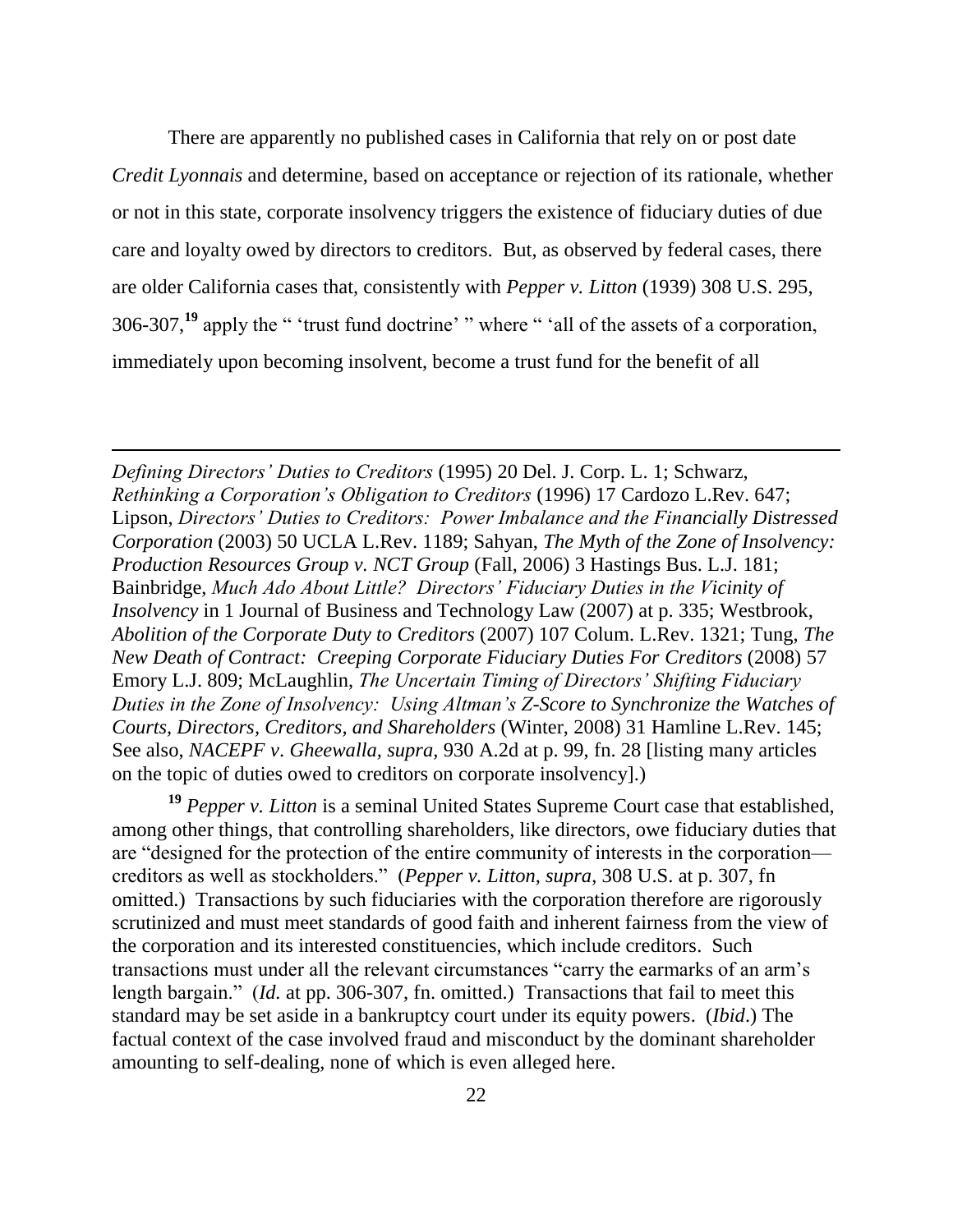creditors" " in order to satisfy their claims.**<sup>20</sup>** (*CarrAmerica, supra*, 2006 U.S. Dist. Lexis 75399, at p. \*16, citing *Saracco Tank & Welding Co. v. Platz* (1944) 65 Cal.App.2d 306, 313-318 [trust-fund doctrine applied for statutory liability for dereliction imposed on directors for wrongful distribution of all assets of insolvent foreign corporation for payment to preferred creditors]; *Commons v. Schine* (1973) 35 Cal.App.3d 141, 145 [trust-fund doctrine applied to a controlling partner"s preference in paying insolvent partnership's debt to his own creditor corporation]; *Title Ins. & Trust Co. v. California Development Co.* (1915) 171 Cal. 173, 206-207 [trust-fund doctrine applied to a company controlling an insolvent development corporation"s preferential payment of the corporation"s debts]; *Bonney v. Tilley* (1895) 109 Cal. 346, 351-352 [trust-fund doctrine applied to directors of an insolvent corporation, who were also creditors of the corporation and who secured a preference to their claims over other creditors" claims]; *In re Wright Motor Co*. (1924) 299 F. 106, 109-110 [trust fund doctrine applied based on California law to a director's fraudulent transfer of corporate assets to himself]; see also *In re Jacks* (Bankr. Ct. C.D. Cal. 2001) 266 B.R. 728, 736, [trust-fund doctrine applied under California law to a director's use of an insolvent corporation's assets to guarantee a personal debt].)

As observed in *CarrAmerica* and by the trial court here, recovery for breaching the fiduciary duties imposed under the trust-fund doctrine in California "generally pertains to cases where the directors or officers of an insolvent corporation have diverted assets of the corporation "for the benefit of insiders or preferred creditors." [Citations.]" (*CarrAmerica, supra*, 2006 U.S. Dist. Lexis 75399, at p. \*6.) While no California cases "expressly limit the fiduciary duty under the trustfund doctrine to the prohibition of self-

**<sup>20</sup>** For an excellent discussion of the trust fund doctrine under Delaware law, see *In re JTS Corp*. (Bankr. N.D. Cal. 2003) 305 B.R. 529, 535-536.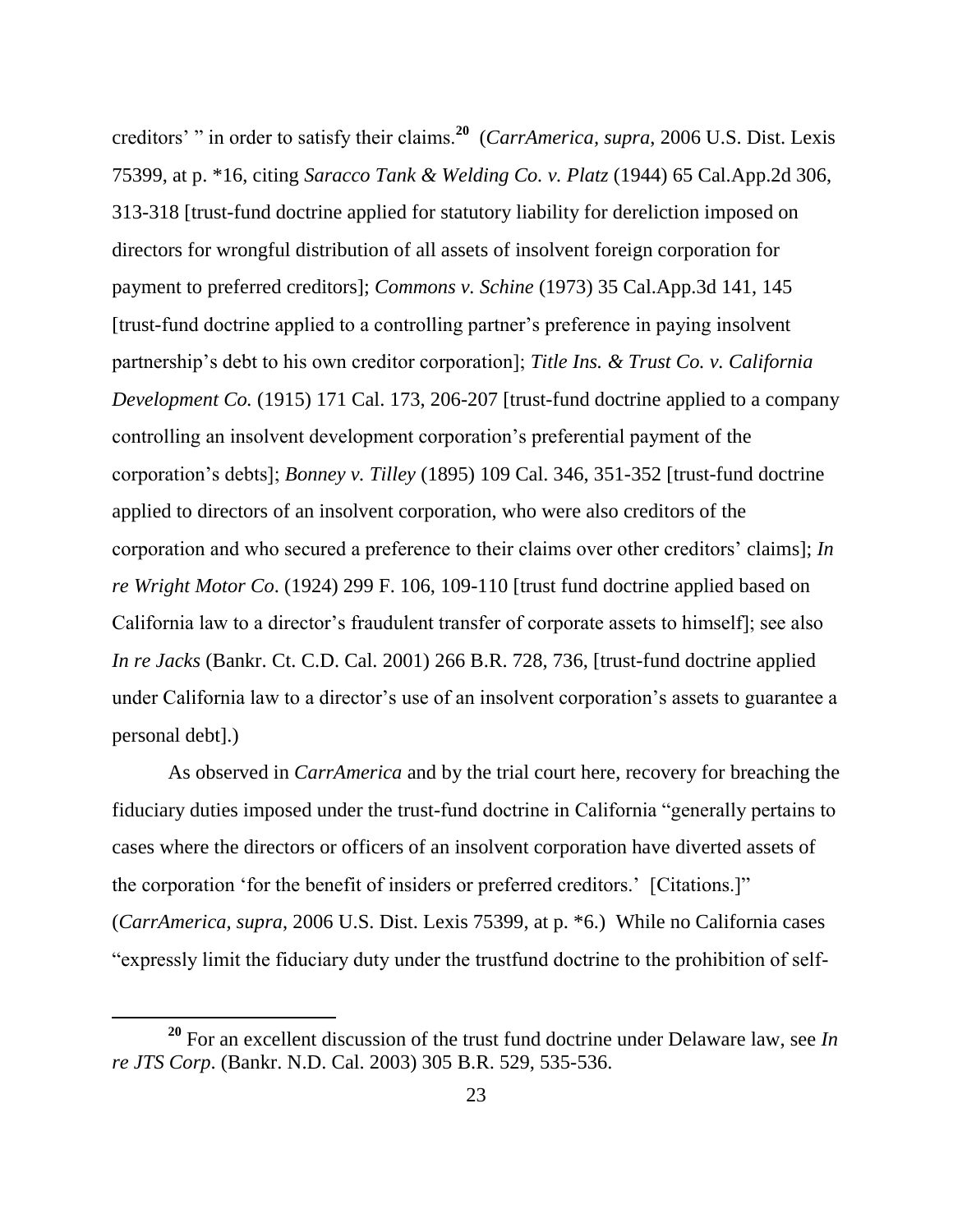dealing or the preferential treatment of creditors, the scope of the trustfund doctrine in California is reasonably limited to cases where directors or officers have diverted, dissipated, or unduly risked the insolvent corporation"s assets." (*Ibid*.) In other words, the doctrine is not applied to create a duty owed by directors to creditors solely due to a state of corporate insolvency. Application of the doctrine requires, in addition, that directors have engaged in conduct that diverted, dissipated, or unduly risked corporate assets that might otherwise have been used to satisfy creditors' claims.

Accordingly, based on this established doctrine, we conclude that under the current state of California law, there is no broad, paramount fiduciary duty of due care or loyalty that directors of an insolvent corporation owe the corporation's creditors solely because of a state of insolvency, whether derived from *Credit Lyonnais* or otherwise. And we decline to create any such duty, which would conflict with and dilute the statutory and common law duties that directors already owe to shareholders and the corporation. We also perceive practical problems with creating such a duty, among them a director's ability to objectively and concretely determine when a state of insolvency actually exists such that his or her duties to creditors have been triggered. We accordingly hold that the scope of any extra-contractual duty owed by corporate directors to the insolvent corporation"s creditors is limited in California, consistently with the trustfund doctrine, *to the avoidance of actions that divert, dissipate, or unduly risk corporate assets that might otherwise be used to pay creditors claims.* This would include acts that involve self-dealing or the preferential treatment of creditors.**<sup>21</sup>** Further, because all the California cases applying the trust-fund doctrine appear to have dealt with actually

**<sup>21</sup>** As Berg has not pleaded facts supporting fraud or concealment by the directors, we have no occasion to address that circumstance in our discussion. Nor does our conclusion displace the general obligation owed by all persons under Civil Code section 1708, which recognizes that "[e]very person is bound, without contract, to abstain from injuring the person or property of another, or infringing upon any of his or her rights."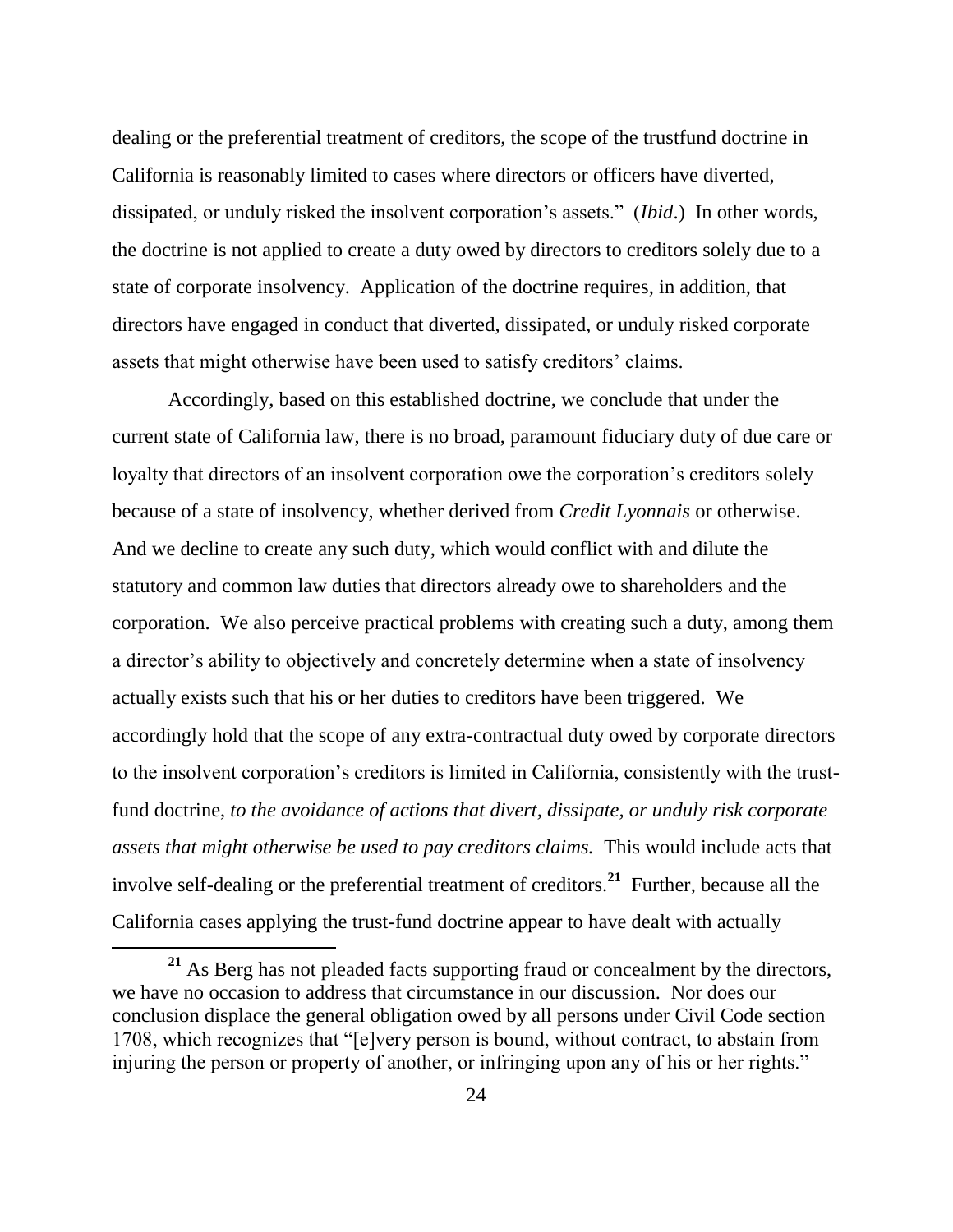insolvent entities, and because the existence of a zone or vicinity of insolvency is even less objectively determinable than actual insolvency, we hold that there is no fiduciary duty prescribed under California law that is owed to creditors by directors of a corporation solely by virtue of its operating in the "zone" or "vicinity" of insolvency.**<sup>22</sup>**

Applying the scope of duty defined by the trust-fund doctrine, and affording truth to the well-pleaded facts of Berg"s third amended complaint while ignoring its contentions, deductions, and conclusions of fact or law, we, like the trial court, conclude that the pleading fails to state facts constituting a cognizable claim for breach of fiduciary duty. Assuming a state of actual insolvency, which is not well pleaded here by facts,**<sup>23</sup>** and apart from the speculative and contingent nature of Berg"s or Pluris"s ability to actually carry forward and use Pluris's net operating losses against future income,<sup>24</sup> the

**<sup>22</sup>** And we observe that the "vicinity of insolvency" breach-of-fiduciary-duty theory of liability was recently rejected, along with that of direct (as opposed to derivative) individual claims by creditors against directors of an insolvent corporation for breach of fiduciary duty, by the Delaware Supreme Court in *NACEPF v. Gheewalla, supra,* 930 A.2d 92 at pages 101-103. We further observe that when an insolvent corporation files for relief in bankruptcy, duties owed to creditors as beneficiaries of the bankruptcy estate are then governed by the federal bankruptcy laws.

**<sup>23</sup>** There are multiple definitions of insolvency. Corporations Code section 501 provides, for example, that a corporation is insolvent, if, as a result of a prohibited distribution, it would "likely be unable to meet its liabilities . . . as they mature." But there is also insolvency in the balance sheet sense in which the value of liabilities exceeds the value of assets. (*In re Kallmeyer* (9th Cir. BAP 1999) 242 B.R. 492, 496-497 [affirming bankruptcy court"s use of balance-sheet test for corporate insolvency in applying Oregon's trust-fund doctrine in 11 U.S.C.  $\S$  523(a)(4) context. Berg did not plead any facts establishing Pluris"s insolvency at any specific point in time under any test, only the conclusion that at all relevant times, the corporation was insolvent or in the zone of insolvency. In the Ninth Circuit Court of Appeals, a finding of insolvency by the standard of a debtor not paying debts when they become due requires more than merely establishing the existence of a few unpaid debts. (*In re Dill* (9th Cir. 1984) 731 F.2d 629, 632.)

<sup>&</sup>lt;sup>24</sup> Net operating losses, whose value depends on future income against which to apply them, have been considered property of a bankruptcy estate for purposes of title 11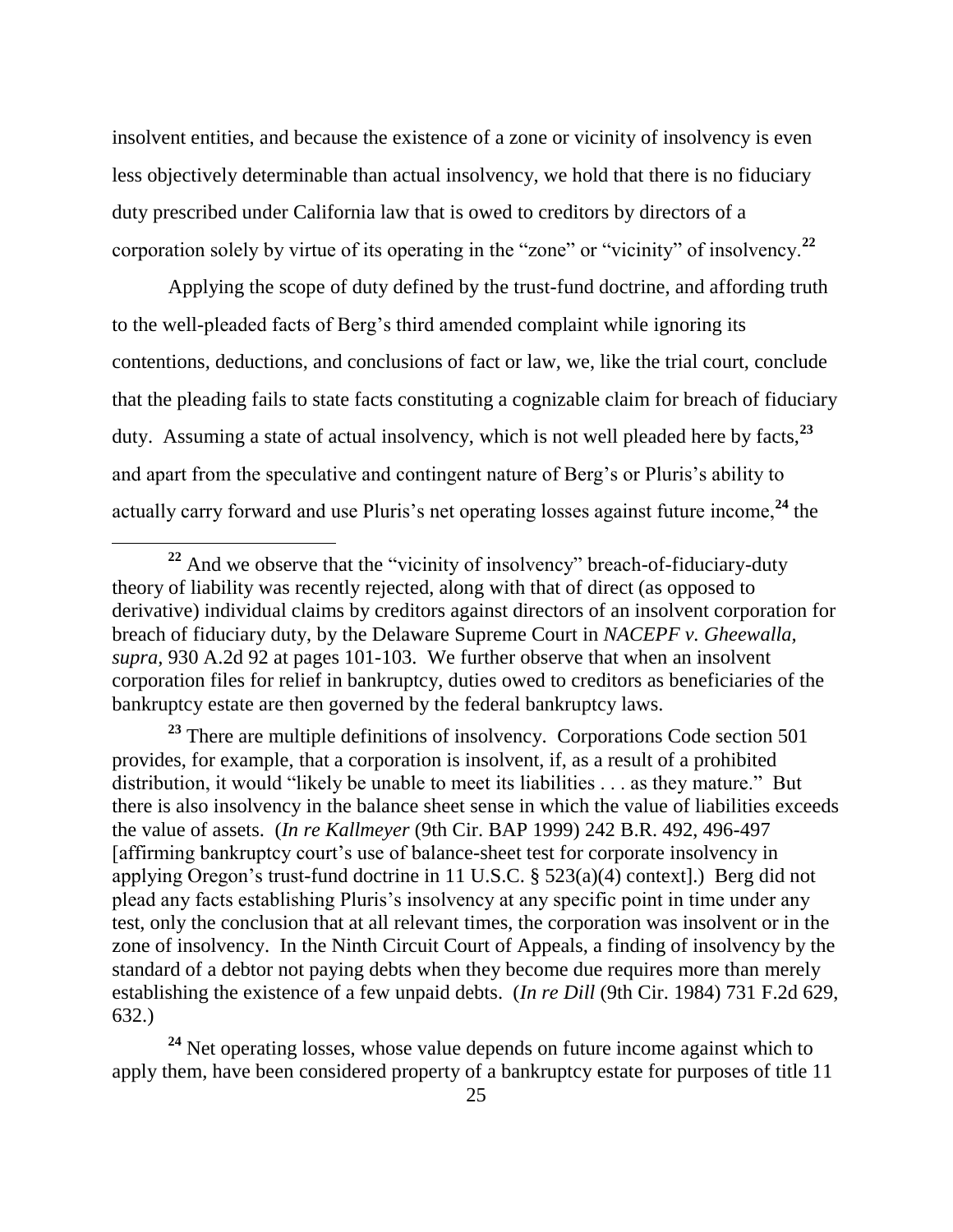thrust of Berg"s claim, pleaded repeatedly, is as follows: The directors effected the assignment for the benefit of creditors, a recognized statutory alternative to liquidation through bankruptcy (*Credit Managers Assn. v. National Independent Business Alliance* (1984) 162 Cal.App.3d 1166, 1169-1170), rather than investigating, exploring or pursuing a bankruptcy reorganization through which Berg theoretically could have maximized the value of Pluris's accumulated net operating losses and the other creditors could have benefited from Berg"s reorganization plan.**<sup>25</sup>**

 $\overline{a}$ 

United States Code sections 541, subdivision (a)(1) and 548, subdivision (a)(1). (*In re Russell* (8th Cir. 1991) 927 F.2d 413, 416-417; *In re Prudential Lines Inc.* (2d Cir. 1991) 928 F.2d 565, 571-573.) In order to obtain benefit from net operating losses, an entity must comply with title 26 United States Code section 382 concerning ownership, control, and continuity-of-business-enterprise and may not run afoul of title 26 United States Code section 269, which prohibits the use of net operating losses when control of a company is acquired principally to evade taxes. Treasury Regulations also limit and define an entity"s ability to carry forward and use net operating losses. (See Trower, *Federal Taxation of Bankruptcy and Workouts* (1993) ¶ 7.08[6] at pp. 7-91-7-96; Weil, Gotshal & Manges, *Reorganizing Failed Businesses*, V. II (rev. ed. 2006) pp. 22-12-22- 21.) We need not decide whether Pluris would have been able to comply with the complex federal statutes and IRS regulations concerning a taxpayer"s ability to carry forward net operating losses in order to offset future gain, particularly in the context of a bankruptcy organization. Nor could we given all the practical contingencies associated with that course of action, including but not limited to Pluris's ability to continue operations as a debtor in bankruptcy and its ability to generate future income against which to offset accumulated net operating losses. It suffices to say that directors contemplating a course of action such as a bankruptcy reorganization in an inherently speculative attempt to benefit from the corporation's net operating losses by carrying them forward to offset against potential gain would be engaging in a complex exercise of business judgment involving much risk that the endeavor would not ultimately be successful.

<sup>25</sup> We consider the new allegations of Berg's third amended complaint that in February 2002, well before the assignment, Carl Berg informed the Pluris directors of some details of his reorganization plan, i.e., reduction of Berg's unsecured claim and its contribution of \$150,000 to be apportioned among those other creditors, to be a sham. Berg's superseded pleadings, of which we take judicial notice, clearly alleged that in February 2002, Carl Berg expressed *only* his desire to explore the use of Pluris's net operating losses if it was unable to obtain outside financing and that it was *only after* the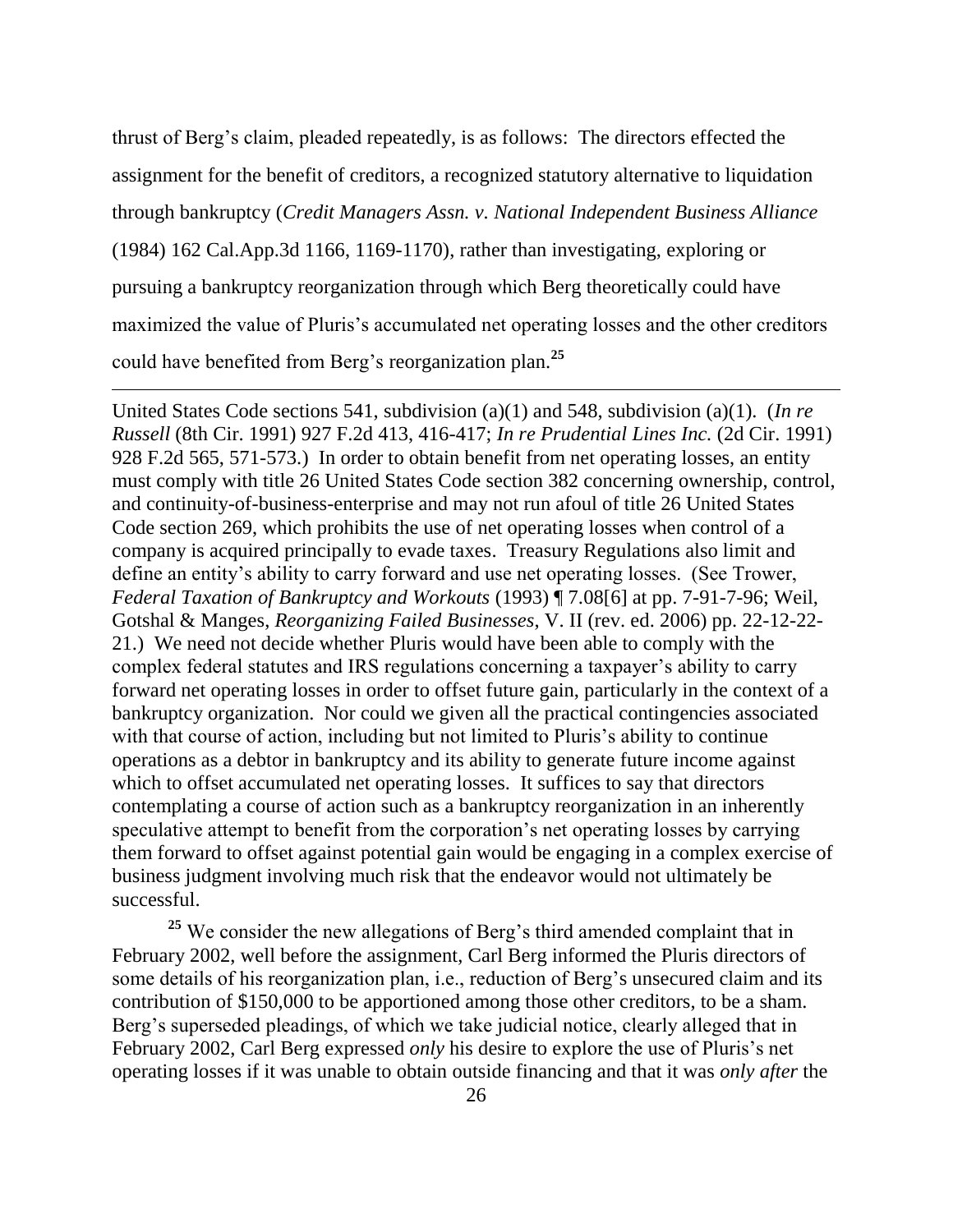These facts do not involve self dealing or prohibited preferential treatment of creditors and further do not constitute the actual diversion, dissipation, or undue risking of Pluris's assets that were otherwise available to pay creditors' claims. At most, and contrary to Berg"s contentions on appeal, these facts allege that another course of action, if explored and pursued, might have offered more value in the end or that beneficial, maximum, or more valuable use could thereby have been made of Pluris's net operating losses, assuming that the many contingencies required to successfully do so all would have transpired favorably. And to the extent the claim asserts that the breach was the failure to have contacted Berg in order to more fully explore the details of its reorganization plan before making the assignment, that failure alone cannot, as a matter of law, have constituted the diversion, dissipation, or undue risking of assets that could have otherwise been used to pay creditors' claims. Because of the inherently speculative and contingent nature of the plan, with or without its details, the obvious risks and costs associated with pursuing it would not have been eliminated by discussions with Carl Berg or anyone else.

assignment and during involuntary bankruptcy proceedings that Berg first offered any details of his plan. The later amendments to these allegations are inconsistent with these prior allegations. Under the sham-pleading doctrine, admissions in an original complaint that has been superseded by an amended pleading remain within the court"s cognizance and the alteration of such statements by amendment designed to conceal fundamental vulnerabilities in a plaintiff"s case will not be accepted. (*Deveny v. Entropin, Inc*. (2006) 139 Cal.App.4th 408, 425-426, fn. 3 [If a party files an amended pleading and attempts to avoid defects of original complaint by either omitting facts that rendered prior complaint defective or adding facts inconsistent with prior allegations, court may take judicial notice of prior pleadings and disregard inconsistent allegations or read into amended complaint the allegations of the superseded complaint]; *Patane v. Kiddoo* (1985) 167 Cal.App.3d 1207, 1213.) We accordingly disregard the subject allegations of the third amended complaint and read into the operative pleading the previous allegations on the matter.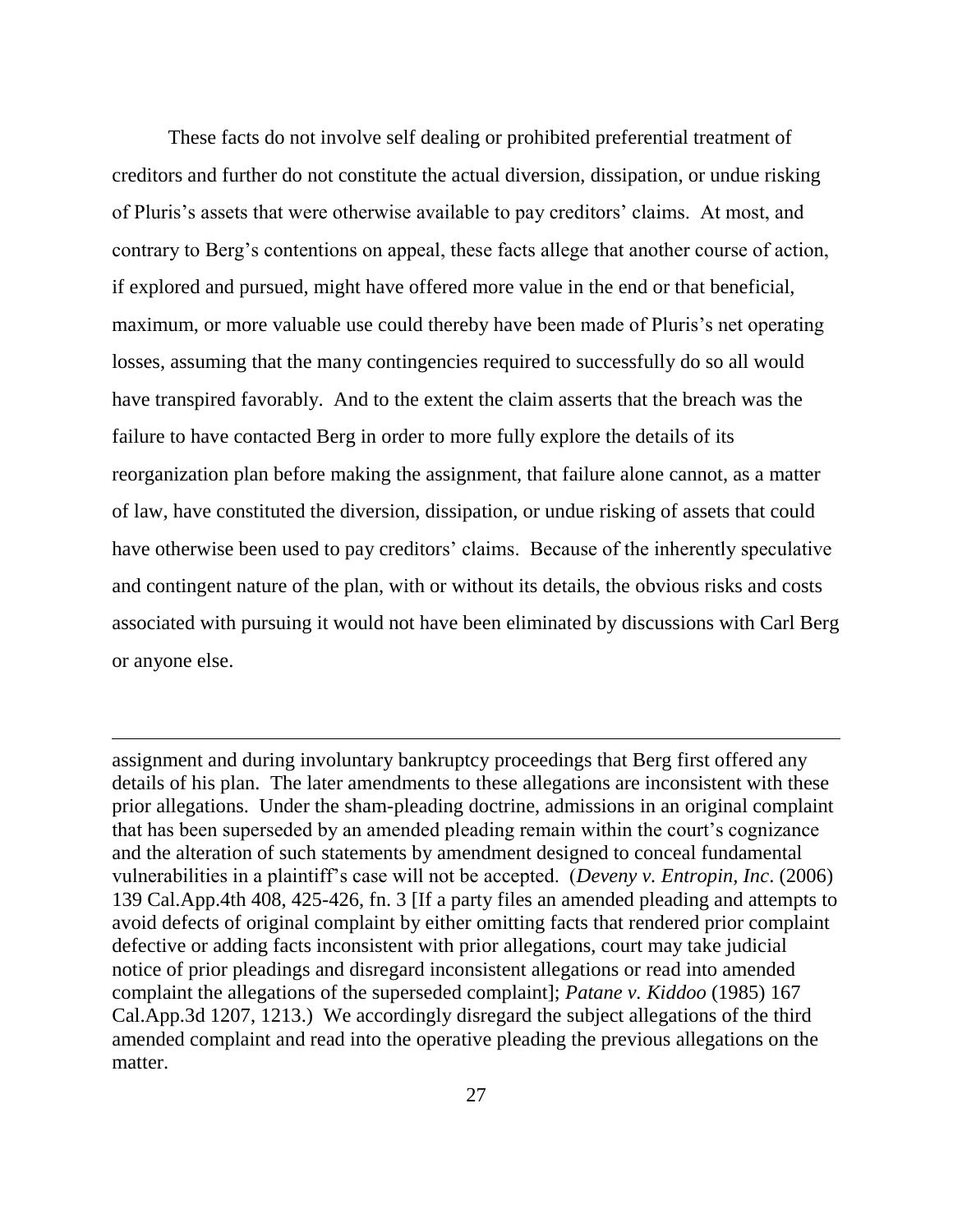Moreover, Berg did not plead facts that identified sources of funds or financing through which Pluris could have continued to operate even in bankruptcy, and thereby potentially generate profit within the allowed time period, which was necessary to successfully carrying forward and using the net operating losses; it did not plead facts identifying options other than bankruptcy and reorganization according to its own plan through which Pluris could have carried forward its net operating losses; and it did not plead facts alleging just how, if they had not been squandered or had been better protected, the carry forward of Pluris's accumulated net operating losses through bankruptcy could have been actually used *to pay or satisfy Berg's or its other existing creditors' claims*—the operative standard. (*CarrAmerica, supra,* 2006 U.S. Dist. Lexis 75399, \*20 [secret agreement by directors unrelated to protecting corporate assets in order to satisfy creditors" claims cannot form basis of breach-of-fiduciary-duty]; *Ben Franklin, supra*, 225 B.R. at pp. 655-656 [existence of duty not to divert, dissipate, or unduly risk assets is only to protect creditors" contractual and priority rights and is only there to guard against risk that creditors" claims would be defeated by directors giving shareholders preferred rights to assets, which did not occur by prolongation of corporate life that did not result in creditors receiving less than full value for their claims].) Nor, as noted by the trial court, did Berg allege facts about the assignee, Sherwood Partners, Inc., that would have been discovered by reasonable inquiry and that would have foretold any breach by it of a fiduciary duty to creditors or other misconduct detrimental to them.

No matter how Berg now characterizes or packages the basic factual underpinnings of its claim, its allegations fail to state a cognizable cause of action for breach of fiduciary duty against the directors based on the trust-fund doctrine, i.e., that the directors of the insolvent Pluris engaged in misconduct, self-dealing, or the prohibited preferential treatment of creditors, or that they diverted, dissipated, or unduly risked corporate assets that otherwise could have been used to pay or satisfy creditors" claims.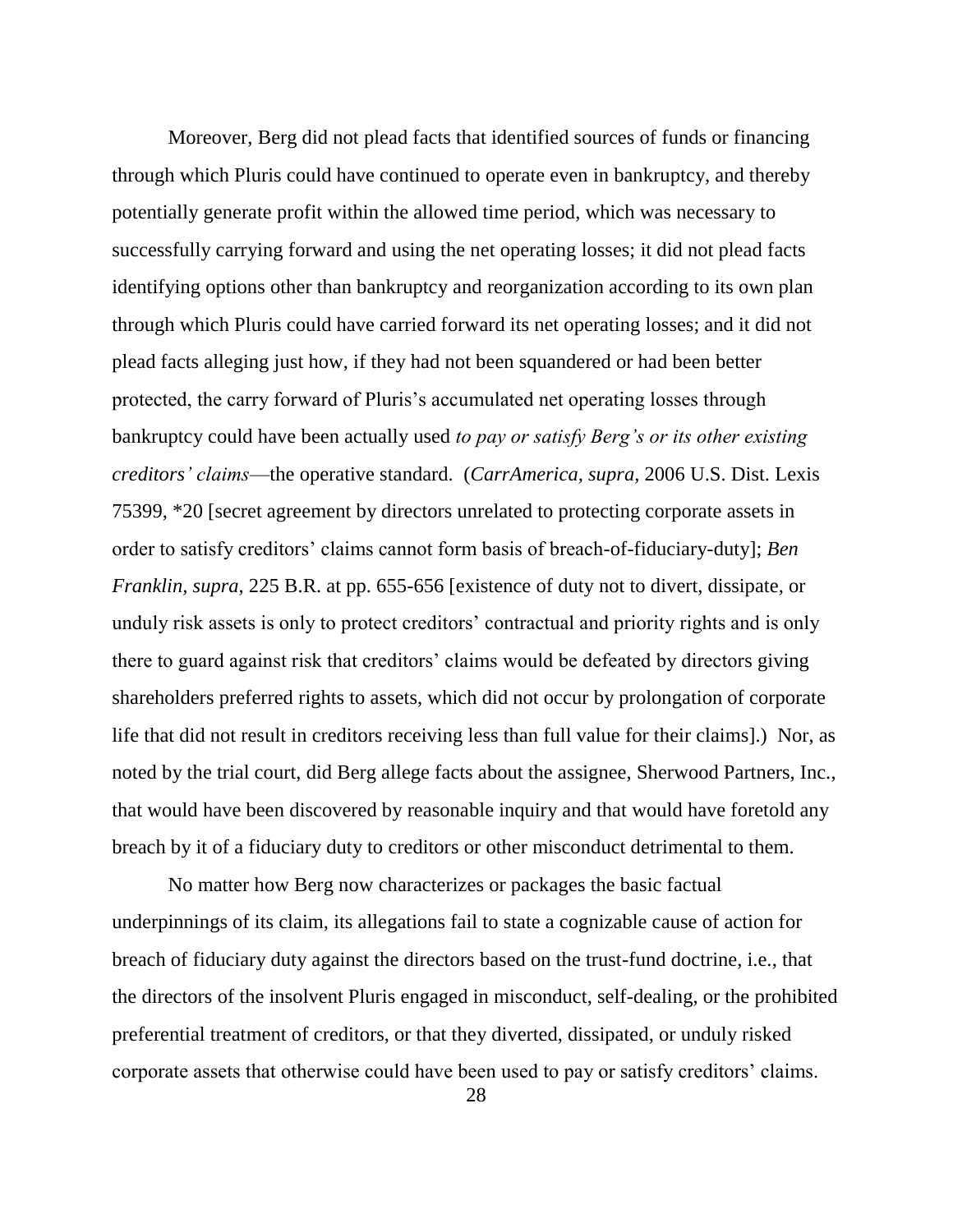The trial court was therefore correct in sustaining the demurrers to Berg's third amended complaint. Notwithstanding its many allegations about the directors" conduct while Pluris was in the zone of insolvency or even actually insolvent, the pleading still fails to state facts sufficient to constitute a cause of action for breach of fiduciary duty by the directors having diverted, dissipated, or unduly risked corporate assets that might otherwise have been available to satisfy creditors" claims.

#### B. *The Bar of the Business Judgment Rule*

Even if we had determined that Berg had otherwise pleaded a cognizable claim for breach of fiduciary duty, we would still conclude that the directors are immune from liability on the claim based on the business judgment rule and, therefore, that the demurrers were correctly sustained.**<sup>26</sup>**

As noted, the business judgment rule has been codified in California at Corporations Code section 309. But the common law rule "has two components—one which immunizes directors from personal liability if they act in accordance with its requirements, and another which insulates from court intervention those management decisions which are made by directors in good faith in what the directors believe is the organization"s best interest. [Citation.] Only the first component is embodied in Corporations Code section 309." (*Lee v. Interinsurance Exchange* (1996) 50 Cal.App.4th 694, 714 (*Lee*); *Lambden v. La Jolla Shores Clubdominium Homeowners Assn.* (1999) 21 Cal.4th 249, 257.) The broader rule is " "a judicial policy of deference to the business judgment of corporate directors in the exercise of their broad discretion in making corporate decisions." " (*Barnes* [*v. State Farm Mut. Auto Ins. Co*. (1993) 16 Cal.App.4th

<sup>&</sup>lt;sup>26</sup> And based on these dispositive conclusions, we need not address respondents' other bases for challenging Berg"s third amended complaint, including lack of standing, the failure to plead recoverable damages, and what appears to be a form of collateral estoppel based on the bankruptcy court's prior dismissal of the involuntary petition.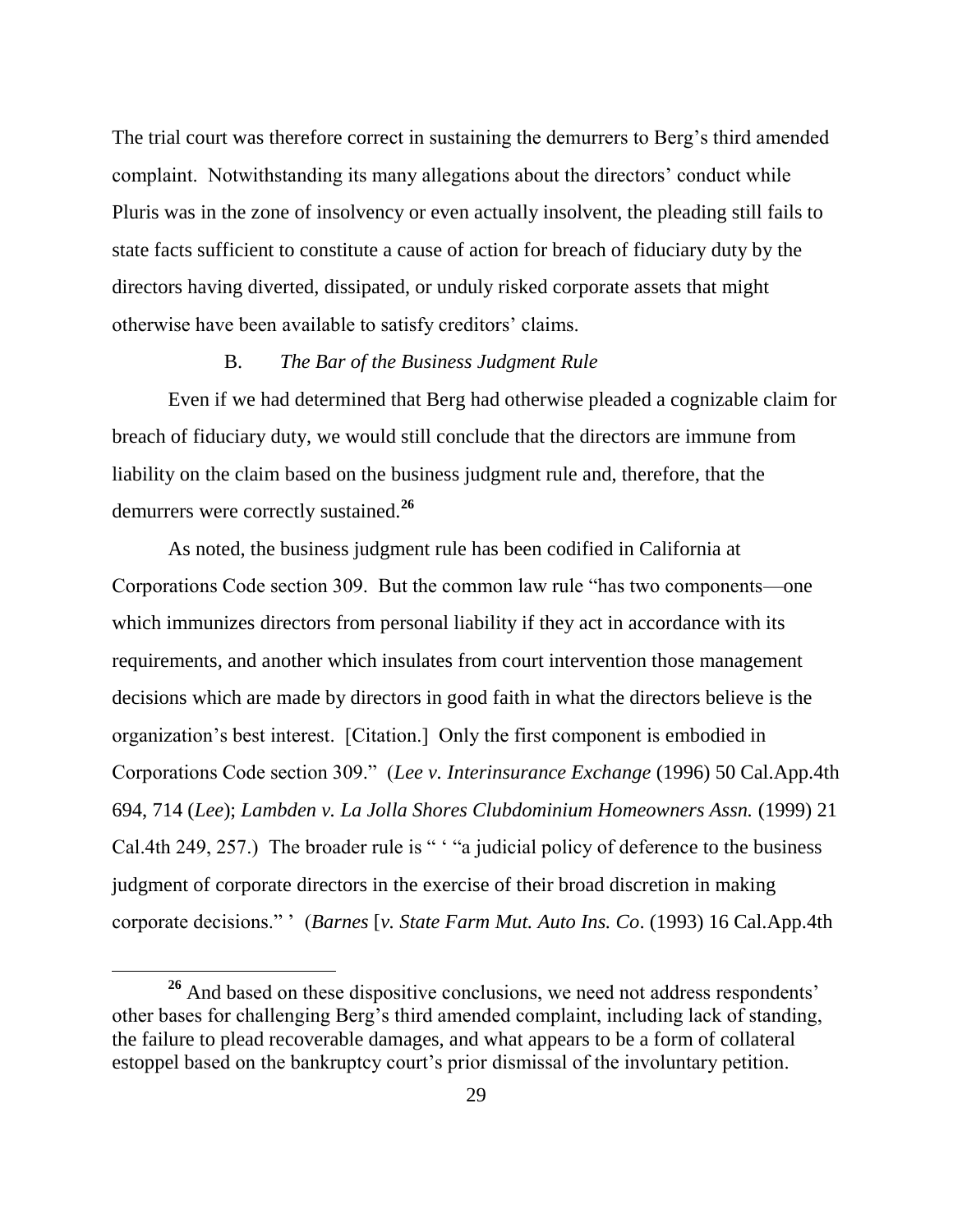365,] 378 [(*Barnes*)]; *Gaillard v. Natomas Co.* [(1989) 208 Cal.App.3d 1250,] 1263 [(*Gaillard*)].) [It] is based on the premise that those to whom the management of a business organization has been entrusted, and not the courts, are best able to judge whether a particular act or transaction is helpful to the conduct of the organization's affairs or expedient for the attainment of its purposes. (*Barnes, supra*, 16 Cal.App.4th at p. 378; *Eldridge v. Tymshare, Inc.* (1986) 186 Cal.App.3d 767, 776.) The rule establishes a presumption that directors' decisions are based on sound business judgment, and it prohibits courts from interfering in business decisions made by the directors in good faith and in the absence of a conflict of interest. (*Katz v. Chevron Corp.* (1994) 22 Cal.App.4th 1352, 1366; *Barnes, supra*, 16 Cal.App.4th at pp. 379-380.)" (*Lee, supra,*  50 Cal.App.4th at p. 711.) " 'A hallmark of the business judgment rule is that a court will not substitute its judgment for that of the board if the latter's decision can be "attributed" to any rational business purpose." [Citation.]" " (*Katz, supra*, 22 Cal.App.4th at p. 1366.)

An exception to the presumption afforded by the business judgment rule accordingly exists in "circumstances which inherently raise an inference of conflict of interest" and the rule "does not shield actions taken without reasonable inquiry, with improper motives, or as a result of a conflict of interest." (*Everest Investors 8 v. McNeil Partners, supra,* 114 Cal.App.4th at p. 430; *Lee, supra*, 50 Cal.App.4th at p. 715.) But a plaintiff must allege sufficient facts to establish these exceptions. To do so, more is needed than "conclusory allegations of improper motives and conflict of interest. Neither is it sufficient to generally allege the failure to conduct an active investigation, in the absence of (1) allegations of facts which would reasonably call for such an investigation, or (2) allegations of facts which would have been discovered by a reasonable investigation and would have been material to the questioned exercise of business judgment." (*Lee, supra*, at p. 715.) In most cases, "the presumption created by the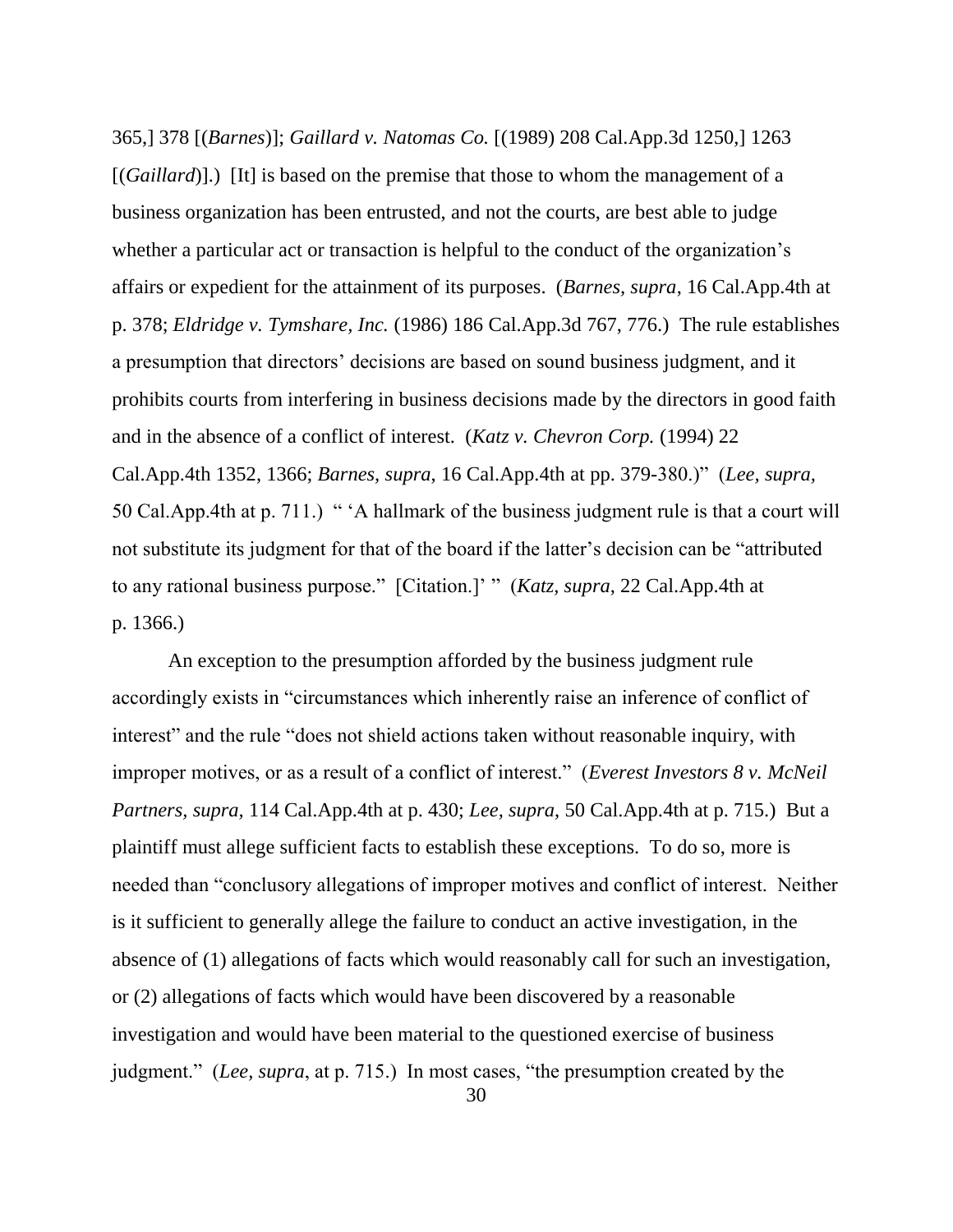business judgment rule can be rebutted only by affirmative allegations of facts which, if proven, would establish fraud, bad faith, overreaching or an unreasonable failure to investigate material facts. [Citation.] Interference with the discretion of directors is not warranted in doubtful cases." (*Ibid*.)

And contrary to Berg"s contention, the failure to sufficiently plead facts to rebut the business judgment rule or establish its exceptions may be raised on demurrer, as whether sufficient facts have been so pleaded is a question of law. (*Lee, supra,* 50 Cal.App.4th at pp. 711-717 [judgment of dismissal following sustaining of demurrer affirmed on appeal for complaint"s failure to have pleaded facts establishing exception to business judgment rule]; *Barnes, supra*, 16 Cal.App.4th at pp. 378-379 [judgment of dismissal after sustaining of demurrer affirmed in part due to failure to allege facts rebutting business judgment rule]; *Findley v. Garrett* (1952) 109 Cal.App.2d 166, 177- 179 [affirmance of sustained demurrer as pleading failed to allege fraud or bad faith as exception to business judgment rule.)

Berg acknowledges the elements of the business judgment rule but contends that it has sufficiently pleaded facts to rebut it. Specifically, it contends that it alleged facts that the directors failed to conduct a reasonable investigation into ways to protect Berg"s interests when Pluris was in the zone of insolvency; and that given the information the board initially had about Berg"s intention to use Pluris"s net operating losses, it failed to investigate the details of Berg"s bankruptcy reorganization plan or any other plan that would have facilitated such use, instead eliminating the possibility of deriving value from the losses by entering into the assignment. But what Berg has essentially alleged are not facts but the conclusion that the board simply did nothing by way of investigation of alternatives to the assignment. And the facts that are alleged—Pluris being in the zone of insolvency and the directors' knowledge of Berg's intention to explore ways to use Pluris's net operating losses—do not, without more, rebut the presumption.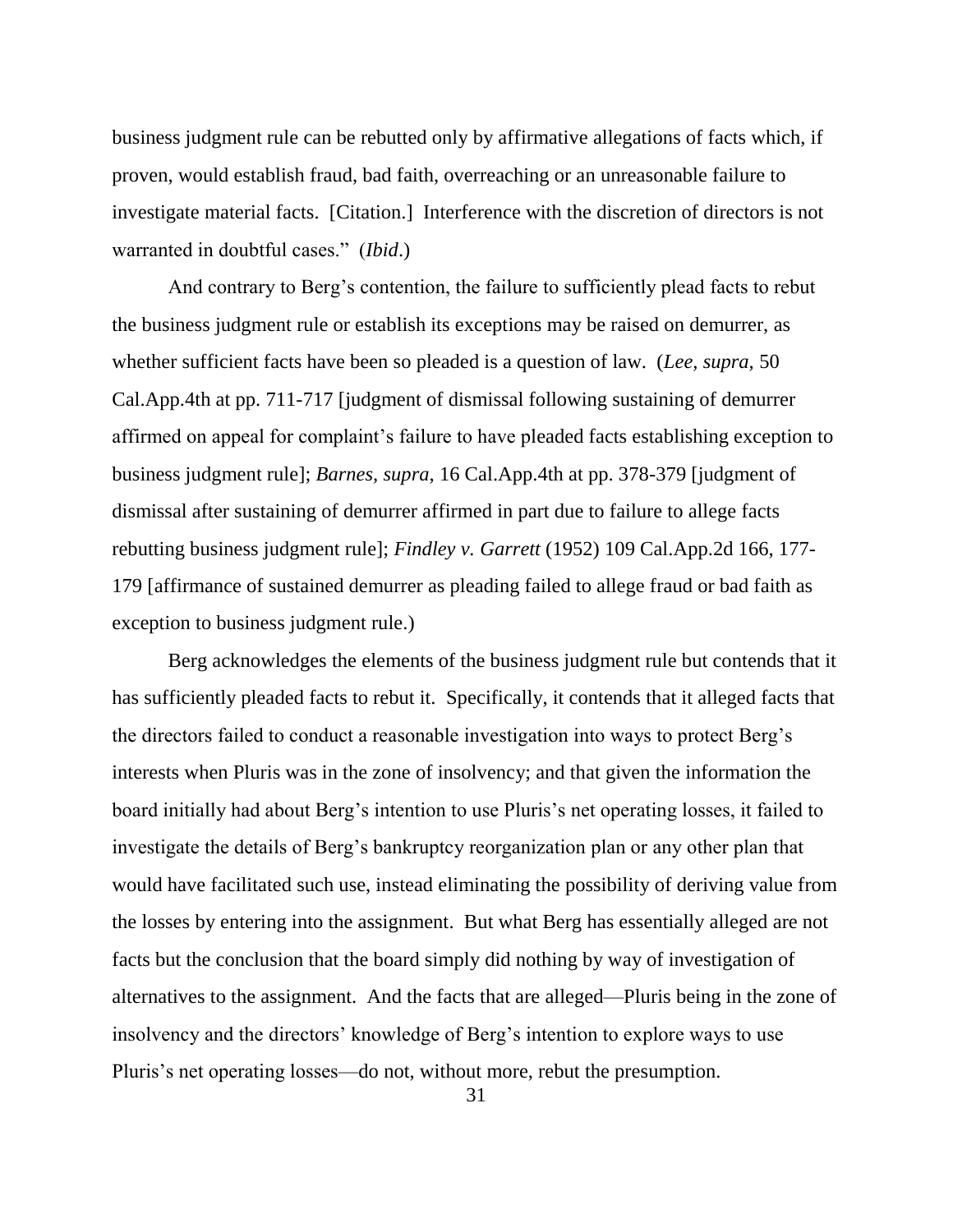First, as we have already concluded, in this state, corporate directors do not owe a fiduciary duty to creditors by reason of the corporation being in the zone or vicinity of insolvency. Under the trust-fund doctrine, upon actual insolvency, directors continue to owe fiduciary duties to shareholders and to the corporation but also owe creditors the duty to avoid diversion, dissipation, or undue risk to assets that might be used to satisfy creditors' claims. Under these circumstances, and even accepting as true Pluris's state of actual insolvency at the time of the assignment for the benefit of creditors and the directors' knowledge that Berg wished to use Pluris's net operating losses through a bankruptcy reorganization, the directors were not obliged to contact Berg or to pursue speculative, contingent and potentially risky and costly alternatives to the assignment simply in order to facilitate Berg's plan. The directors did not owe a paramount duty of loyalty to Berg over and above shareholders or other constituencies comprising the collective interests in the corporate enterprise that gave rise to an obligation to put Berg"s interests above these other constituencies or to explore ways to facilitate Berg"s desires above all else. This is particularly so when the asset—the net operating losses—the value of which Berg claims was not maximized was not a source of actual payment of creditors' claims.

Moreover, Berg did not plead facts demonstrating the availability of viable alternate sources of financing or facts that made the board"s decision to enter into the assignment irrational, unsound, or unreasonable had the directors merely conducted an adequate investigation into alternatives before doing so. Although Berg alleged the conclusion that the details of its reorganization plan would have benefited creditors, it did not allege facts establishing that its plan could have practically and reasonably been implemented or that its plan was less risky, less costly, or likely to succeed so as to enable Pluris or Berg and other creditors to benefit from its net operating losses. Nor did Berg allege facts identifying any other viable alternatives. Although Berg alleged in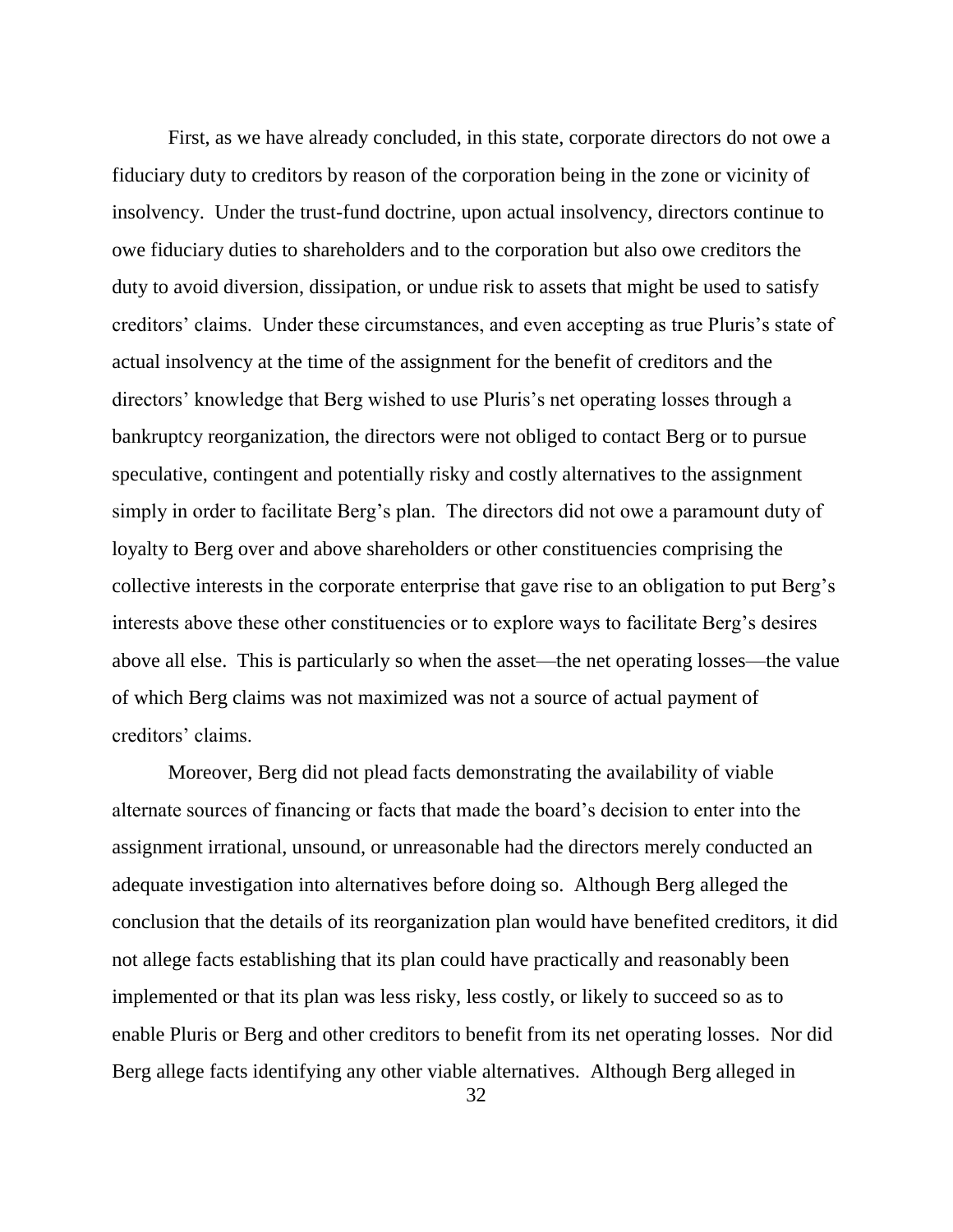conclusory fashion a failure by the directors to investigate its plan, the pleading fails to state facts that reasonably called for further investigation or facts about its plan that if discovered by such investigation would have been material to the questioned exercise of business judgment. (*Lee, supra*, 50 Cal.App.4th at p. 715.) Berg suggests that it has pleaded a total abdication by the directors of their corporate responsibilities and an utter failure by the directors to diligently exercise their business judgment. (*Gaillard, supra*, 208 Cal.App.3d at pp. 1263-1264 [business judgment rule does not immunize director for abdication of duty by closing one"s eyes to what is going on in the conduct of the business].) But the mere fact of the assignment and the failure by the directors to pursue Berg's bankruptcy reorganization plan or some other unidentified alternative do not, as a matter of fact or law, establish abdication of duty; the failure to have exercised judgment with reasonable care, skill, and diligence; or even an unreasonable failure to have investigated so as to rebut or allege exceptions to the business judgment rule.

As noted, the business judgment rule has two components—immunization from liability that is codified at Corporations Code section 309 and a judicial policy of deference to the exercise of good-faith business judgment in management decisions. We conclude that based on the allegations of Berg"s third amended complaint that do not rebut the presumption afforded by the rule, both components apply here. Even if an otherwise cognizable claim for breach of fiduciary duty against the directors had been pleaded, the claim would still be barred by the business judgment rule. Accordingly, the demurrers would have properly been sustained on this ground as well.

#### IV. *The Court Did Not Abuse its Discretion in Denying Leave to Amend*

As noted, a reviewing court must determine whether there is a reasonable possibility that a pleading as to which a demurrer has been sustained without leave to amend is capable of amendment to cure the defect. And it is the plaintiff who bears the burden of establishing that it is. (*Williams v. Housing Authority of Los Angeles, supra*,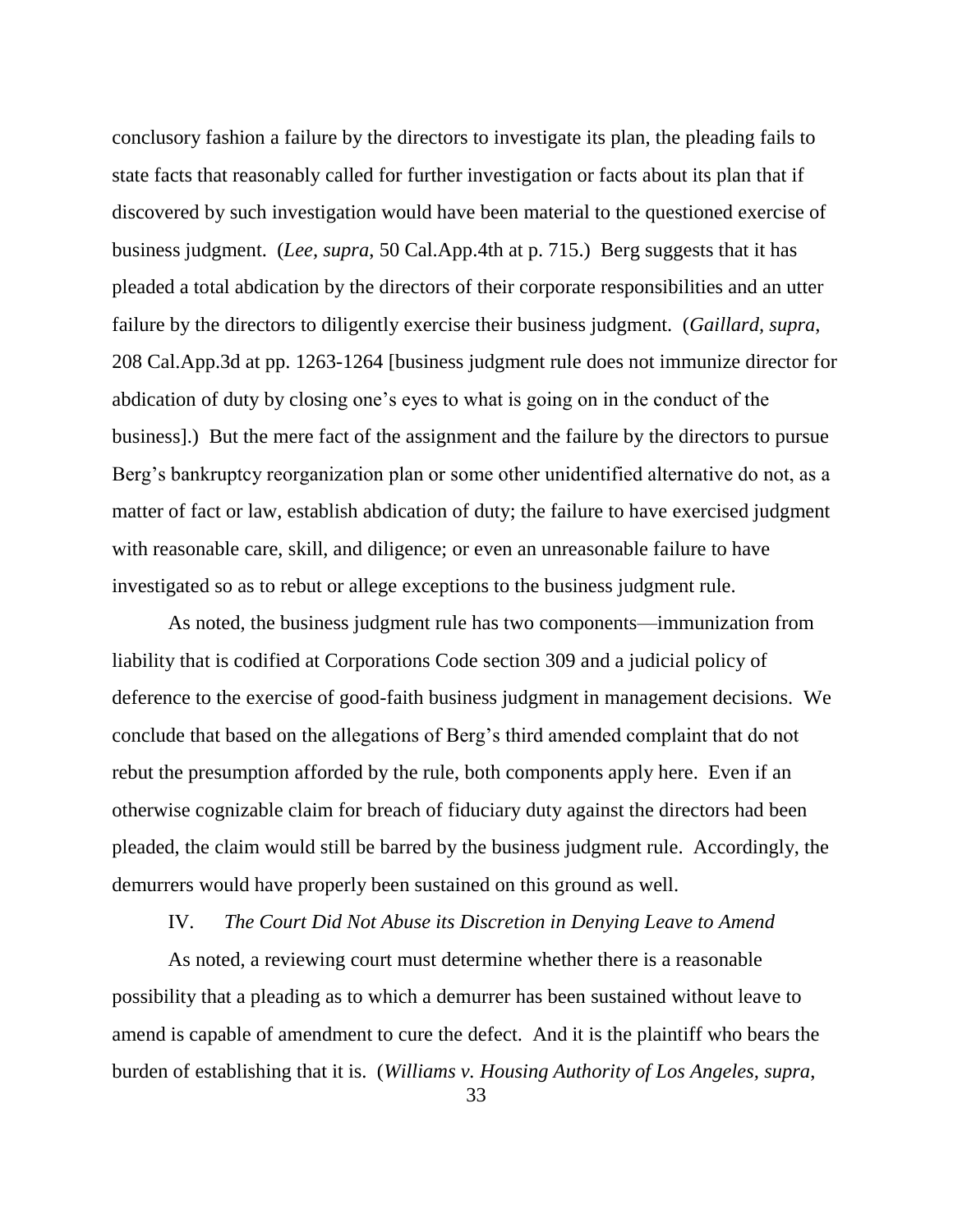121 Cal.App.4th at p. 719; *Campbell v. Regents of University of California, supra*, 35 Cal.4th at p. 320.)

Berg contends in its opening brief<sup>27</sup> that its third amended complaint can be still further amended to state new allegations establishing a viable cause of action for breach of fiduciary duty. The new allegations are: (1) The directors knowingly dissipated an asset—the net operating losses—by ceasing operations and making the assignment knowing that it would destroy the "creditors" ability to obtain" the losses; (2) Before the assignment, the directors paid preferred claims to employees with remaining cash;**<sup>28</sup>** (3) After the assignment, the directors became aware of the assignee"s unscrupulous conduct in wasting Pluris's assets and did nothing about it. None of these allegations would cure the pleading defects we have identified so as to state a cognizable claim.

The first proposed allegation alleges nothing more or new in factual substance from that which is already alleged in the third amended complaint. Moreover, the directors' acts of knowingly ceasing operations and making the assignment, without more, do not constitute the intentional dissipation of an asset that could otherwise be used to pay or satisfy creditors" claims. Accordingly, the allegation does not cure the existing failure to state a viable claim for breach of fiduciary duty under the trust-fund doctrine.

As to the second allegation that the directors paid unidentified preferred employee wage or severance claims of unstated amounts just before the assignment, such claims are generally entitled to legal preference under state law governing assignments for the benefit of creditors (Code Civ. Proc., § 1204) and under federal bankruptcy law

**<sup>27</sup>** To the extent Berg offered that it could allege other additional or different facts in its motion for reconsideration below, the same have been waived or forfeited on appeal for Berg"s failure to raise them in its briefing.

**<sup>28</sup>** Berg does not identify these allegedly preferred creditors as employees in its opening brief but they were identified by Berg as such in the court below.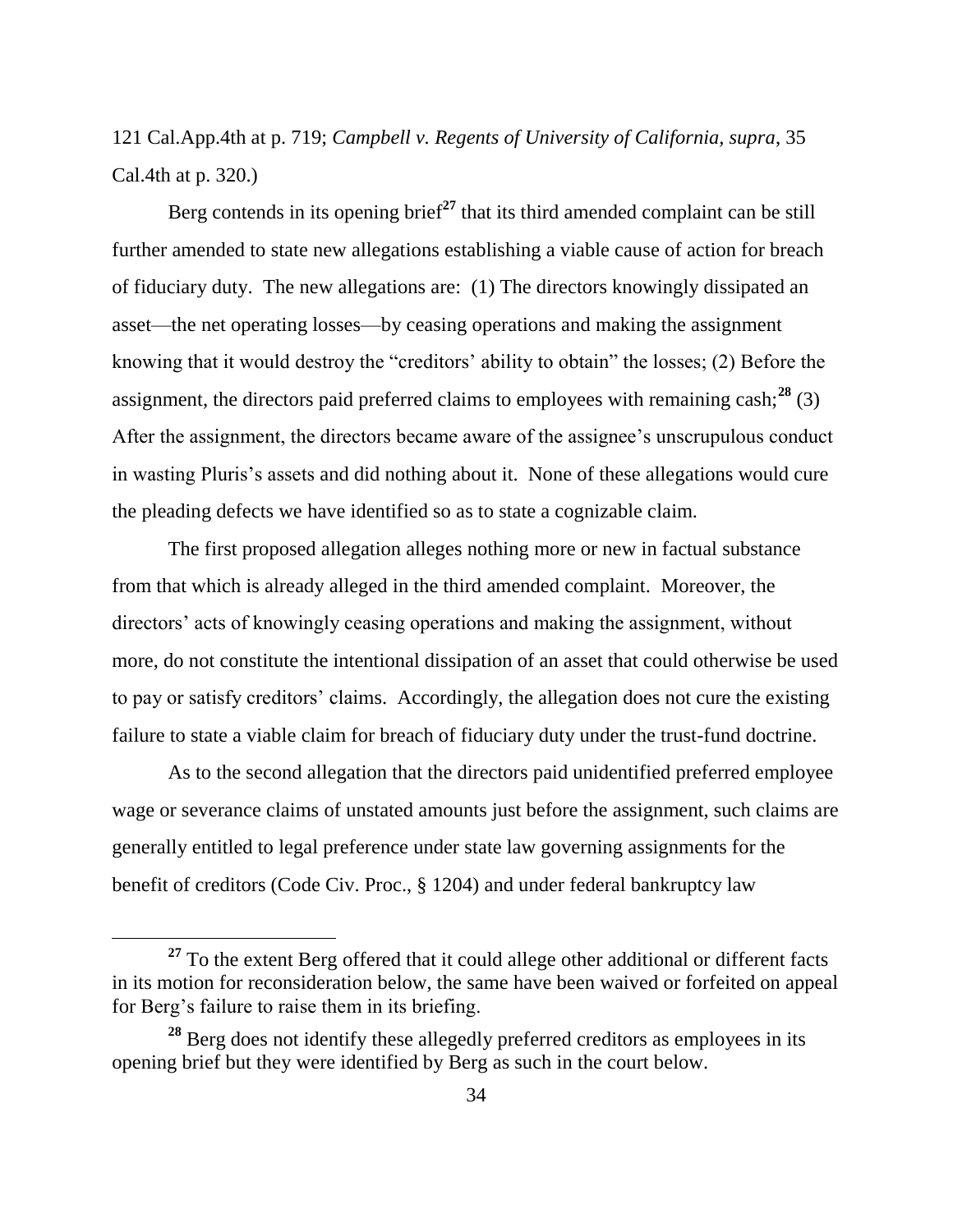$(11 \text{ U.S.C. } § 507(a)(4))$ , as respondents point out. Thus, without other facts, such payments would not constitute the diversion, dissipation, or undue risking of assets that would amount to a cognizable claim for breach of fiduciary duty.

Berg's third and final proposed new allegation is conclusory in that it states without specific facts that the directors became aware of the assignee's "unscrupulous" behavior in wasting Pluris's remaining assets after the assignment but did nothing about it, without specifically stating just what the directors could or should have done. Even more problematic is that the allegation does not state that the directors knew of facts *before* the assignment suggesting that the assignee would commit waste yet proceeded with the assignment anyway to the detriment of creditors. After the assignment, the assignee assumed the duty to marshal and protect Pluris's assets and the directors were thus no longer managing Pluris"s affairs. (*Sherwood Partners, Inc. v. EOP-Marina Business Center, L.L.C., supra*, 153 Cal.App.4th at p. 983.) It follows that they, as individuals, ceased to owe any duty as directors to Pluris's creditors and were not legally responsible for acts of the assignee. Finally, as respondent Boyle argues, the factual allegation that Berg contacted the directors after the assignment to inform them of the assignee's unscrupulous conduct directly contradicts existing allegations of the third amended complaint to the effect that after the assignment, Berg was not in contact with the directors, and indeed was unable to contact them, and that Pluris then had no functioning board. Under the sham pleading doctrine, we are free to disregard inconsistent allegations offered for amendment and we do so here.

In sum, Berg has not demonstrated that it can allege new facts that would cure the defects we have concluded exist in its third amended complaint. Based on the proposed new allegations, we remain unconvinced of the possibility that Berg"s pleading can be amended to overcome these defects. Accordingly, we further conclude that the trial court did not abuse its discretion in sustaining the demurrers without leave to amend.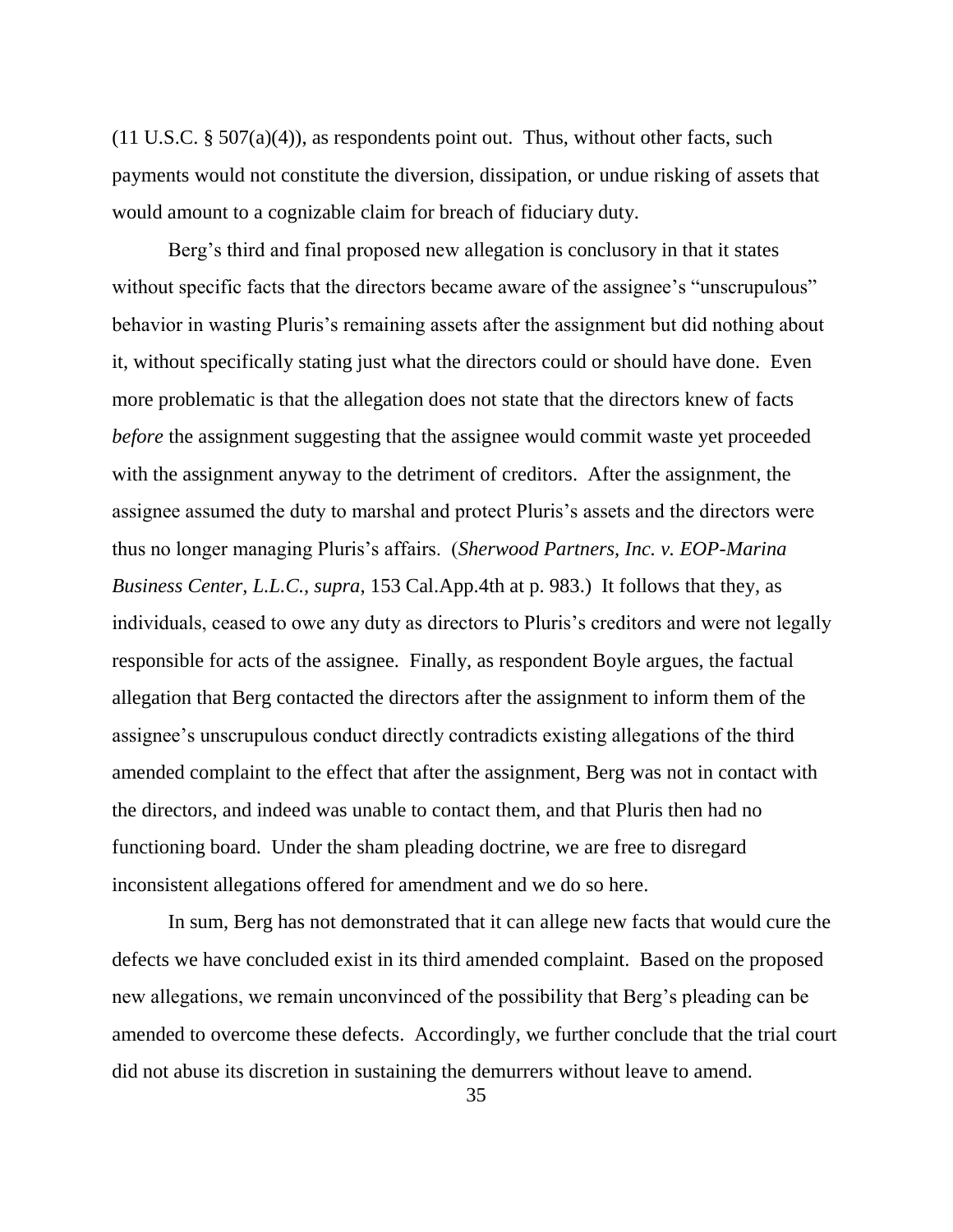## DISPOSITION

l

The judgment is affirmed.

Duffy, J.

WE CONCUR:

l

l

Mihara, Acting P.J.

McAdams, J.